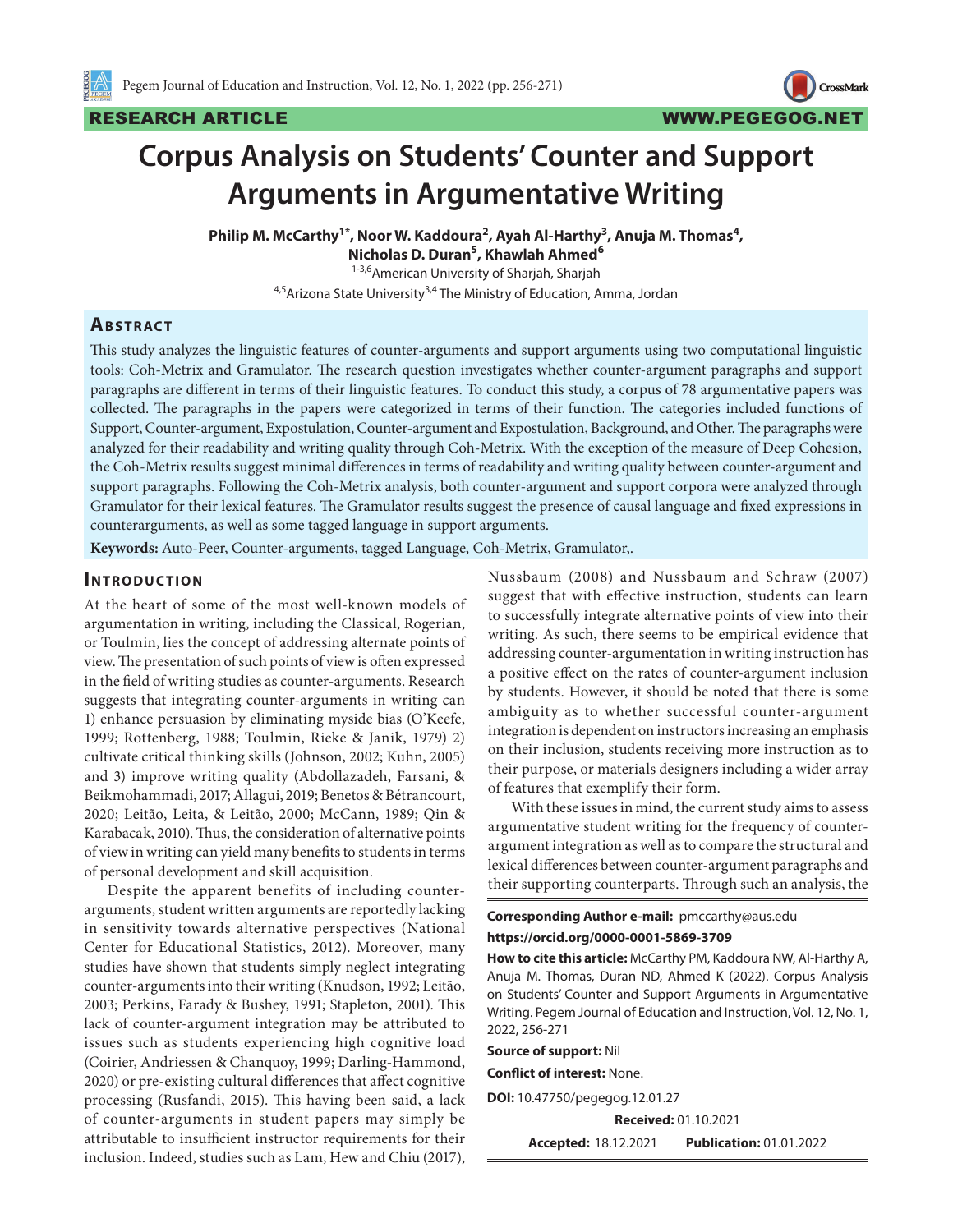study may provide a greater understanding of 1) the degree to which instructors expect counter-arguments to be integrated into student text and 2) the features and language of counterargument paragraphs that may contrast with their presumably more abundant supporting counterparts. The study also aims to provide instructors and material designers with some insight as to how students write and construct argument paragraphs. By gaining such knowledge, instructors can better identify student counter-argument writing issues and resolve them with appropriate instruction. With such instruction, students may be able to more efficiently and effectively integrate counter-arguments into their argumentative writing.

#### **The Language of Counter-Arguments**

A review of the literature, suggests that there are relatively few studies that directly investigate the linguistic features of written counter-arguments (c.f. Qin & Karabacak, 2010). Instead, the most widely available source of information about writing counter-arguments comes from writing center websites of various universities such as the University of Arizona, George Mason University, University of Nevada, and the University of North Carolina. Most notably, the Harvard University Writing Center recommends using certain transitions and fixed expressions to signal a counter-argument. Some examples of these fixed expressions include 'one might object here that…', 'it might seem that…', 'It's true that…', 'admittedly', or 'of course'. Similarly, some of the expressions suggested by Qin and Karabacak (2010) include words and phrases like "but," "even though," and "It is said that" (p. 449).

The use of fixed expressions to signal counter-arguments in writing has also been demonstrated in the findings of McCarthy, Kaddoura, Al-Harthy, Buck, Ahmed, Duran et al. (2021b). That study required expert judges to determine the non-contextualized function of a paragraph (as counterargument or support argument). The experts' judgements were based on the linguistic cues found in the given paragraph. The findings suggest that expert judges were able to distinguish non-contextualized counter-arguments from support paragraphs. Their ability to distinguish the function of paragraphs was attributed to explicit cues found in the beginning of a paragraph. Some of the cues used to signal counter-arguments included expressions such as 'Some people may argue,' 'On the other hand,' 'Despite the fact that,' 'Those who oppose,' and 'Nevertheless, some argue.'

#### **Effects of Counter-Argumentation Integration on Persuasion**

In persuasive writing, writers present an argument so as to try to persuade the readers to agree with their claim (Rothery, 1996; Schleppegrell, 2004). However, when attempting to persuade the readers, writers are at risk of "myside bias." The issue of "myside bias" occurs when individuals present and evaluate evidence in a way that is biased towards their own beliefs and attitudes (Toplak & Stanovich, 2003). More specifically, student writers tend to support their preferred point of view while ignoring opposing claims (Perkins, 1985; Perkins et al., 1991). By choosing to focus on their preferred point of view, students risk compromising the persuasive element of their writing.

Numerous studies have demonstrated that including counter-arguments helps to mitigate myside bias as well as enhance the persuasiveness of an essay (Crammond, 1998; Hass & Linder, 1972; Stanovich & West, 2008; Wolfe & Britt, 2008; Yeh, 1998). To demonstrate, O'Keefe (1999) conducted a meta-analysis of 107 studies on persuasive messages. The study revealed that two-sided messages (i.e., those where opposing claims were presented and refuted) were more persuasive than one-sided messages (ones that did not include opposing claims). Therefore, by including counter-arguments in their writing, students also enhance the persuasiveness of their argument.

When addressing the issue of myside bias, it is also worth taking the 'familiarity backfire effect' into consideration. The backfire effect is a "process by which people implicitly counterargue against any information that challenges their worldview" (Lewandowsky, Ecker, Seifert, Schwarz & Cook, 2012, p. 119). As such, the 'familiarity backfire effect' entails that the repetition of an opposing viewpoint may further reinforce a person's originally held beliefs. As a result, when writers develop their counter-arguments, they need to take heed of how they are presented and addressed. For example, if a writer poorly integrates counter-arguments for the sake of strengthening their own position, it may further contribute to a confirmation bias. Therefore, it is important to report factual evidence when presenting the counter-argument.

To further counter-act possible bias, it may be helpful to consider different strategies when integrating counterarguments in writing. Nussbaum and Schraw (2007) propose three strategies when addressing a counter-argument, which the authors refer to as a process of argument-counterargument integration. The first strategy is called a refutation strategy, in which the writers attempt to disprove the counter-argument. The second strategy is a synthesizing strategy, in which writers develop an in-between solution that offers a compromise between both arguments. The final strategy is weighing, in which writers assess both sides of an argument, discussing its advantages and disadvantages before reaching a conclusive position at the end of the essay.

In addition to *strategies*, there are also various *approaches* to addressing a counter-argument. A straw man argument approach is one example in which "one misrepresents an opponent's position in a way that imputes to it implausible commitments, and then refutes the misrepresentation instead of the opponent's actual view" (Talisse & Aiken, 2006, p. 345).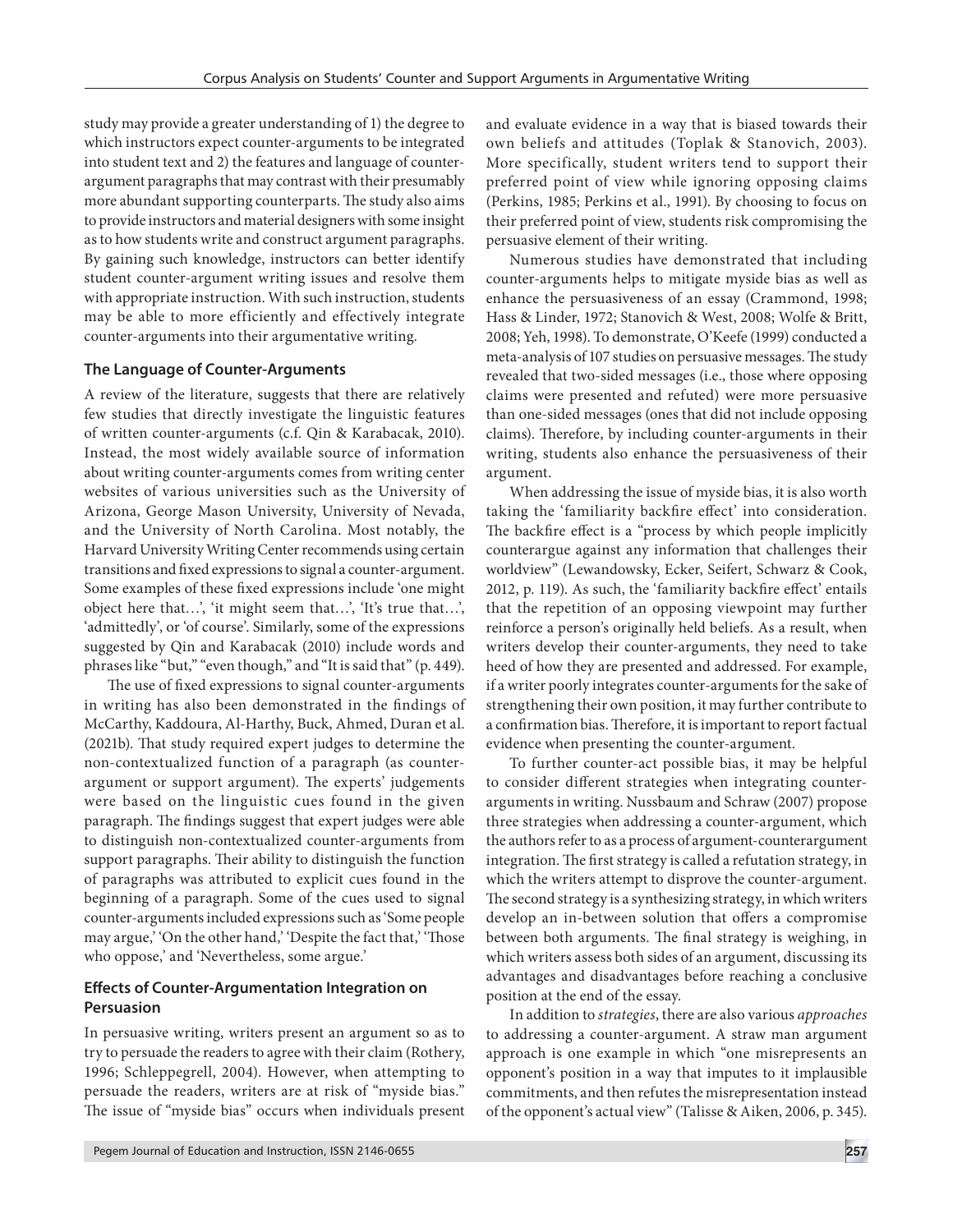The aim of such an approach would be to downplay the validity of a counter-argument for the sake of strengthening one's own position. This approach largely contributes to the adversarial nature of persuasive writing (Pollock, 1987) in which writers aim to win against their opponent. Alternatively, a steel man argument approach is the opposite of a straw man. This type of argument was proposed by philosopher Daniel Dennet and recommends that one should construct a strong counter-argument, thereby respecting the opponent's position (Friedersdorf, 2017); only after constructing a plausible counter-argument, can the writer begin to refute it.

#### **Cognitive Load and Counter-Argument Integration**

Some research suggests that students may have difficulty developing counter-arguments because of experiencing high cognitive load (Coirier, et al. 1999; Darling-Hammond, 2020). Cognitive load theory posits that people have a limited working memory for processing information (Shehab & Nussbaum, 2015). When working memory is experiencing high load, there is an impairment to processing information, with subsequent feelings of confusion, frustration, and other negative emotions (Sweller, Ayres & Kalyugaet, 2011). This effect of an over-burdened working memory is what studentwriters may experience when they attempt to integrate opposing viewpoints.

To counteract the effect of high cognitive load, students may resort to simplifying their task through developing just one side of their argument: the side they support. By doing so, the student remains coherent and consistent but loses the balance and persuasiveness in their writing (Simon & Holyoak, 2002). Keeping in mind that persuasion is an important factor in argumentative essays, appearing biased may severely impact the overall quality of a students' essay.

#### **Lack of Counter-Argument Integration in Student Writing**

Whatever the reasons or challenges for integrating counterarguments, there is considerable research suggesting that students' written arguments tend to neglect including alternative points of view (Leitão, 2003; Stapelton 2001). For example, in a study with 202 participants, Knudson (1992) examined the written argumentative skills of students in the 4th, 6th, 10th, and 12th grade. The students' arguments were assessed according to Toulmin's (1958) model of argument. The results of the written arguments revealed that across any grade level, relatively few students included an opposition (counter-argument) or response to the opposition (refutation or rebuttal).

The lack of consideration for alternative points of view is also common among university-level students. For instance, also following the model of Toulmin (1958), Qin and Karabacak (2010) analyzed the structures of argumentative

papers. The study involved 133 second-year university English majors at a Chinese university. The results revealed that while elements such as claim and data were abundant in many of the student-written papers, far fewer papers included elements of *counterargument claim*, *counterargument data*, *rebuttal claim*, and *rebuttal data*.

The lack of counter-argument integration seems to persist regardless of the first language of the writer (Abdollazadeh et al., 2017; Allagui, 2019; Hirose, 2003; Kamimura, 1996; Qin, 2009; Qin, 2016; Wolfersberger, 2003). This issue is demonstrated in Rusfandi's (2015) study on argumentcounterargument structure in Indonesian EFL learners' essays. The participants of the study were required to write argumentative essays in both their native language (also referred to as L1) and non-native language (also referred to as L2). The results revealed that both L1 and L2 essays appeared to be one-sided and neglected considering other points of view. Such research suggests that the lack of counter-argument integration is a very common issue. Moreover, the issue seems to occur regardless of students' grade levels or their first/second language use. This issue is concerning since counter-arguments integration has been shown to enhance persuasion in a written paper (O'Keefe, 1999; Rottenberg, 1988) and promote critical thinking among students (Stapleton, 2001).

#### **Instruction on Counter-Argument Integration**

To remedy the issue of lack of counter-arguments in writing, research suggests that effective instruction may improve its integration. For instance, Ferretti, MacArthur & Dowdy (2000) investigated the effects of general goals vs elaborated goals on persuasive writing among 4th and 6th grade level students. Students who were given the general goal condition were asked to write a letter to persuade an audience with their position on a topic. Students in the elaborated goal condition were given the same goal, in addition to explicit sub-goals based on elements of argumentation. More specifically, the sub-goals required students to rebut alternative reasons offered by someone who disagrees with their position. The results showed that students with the elaborated goal condition produced essays that were more persuasive and included more argumentative elements than their peers who were given the general goal condition.

In a related study, Nussbaum and Kardash (2005) investigated the effects of goal instruction on undergraduate students' persuasive writing. Similar to Ferretti et al. (2000), students were given different conditions on the task of writing a persuasive essay. One condition, the control condition, simply asked students to write their opinion on a given prompt. A second condition, the reason condition, asked students to provide as many reasons as they could to support their position. A third condition, the counter-argument/rebut condition, gave the same instructions as the reason condition, but further requested students to produce counterclaims as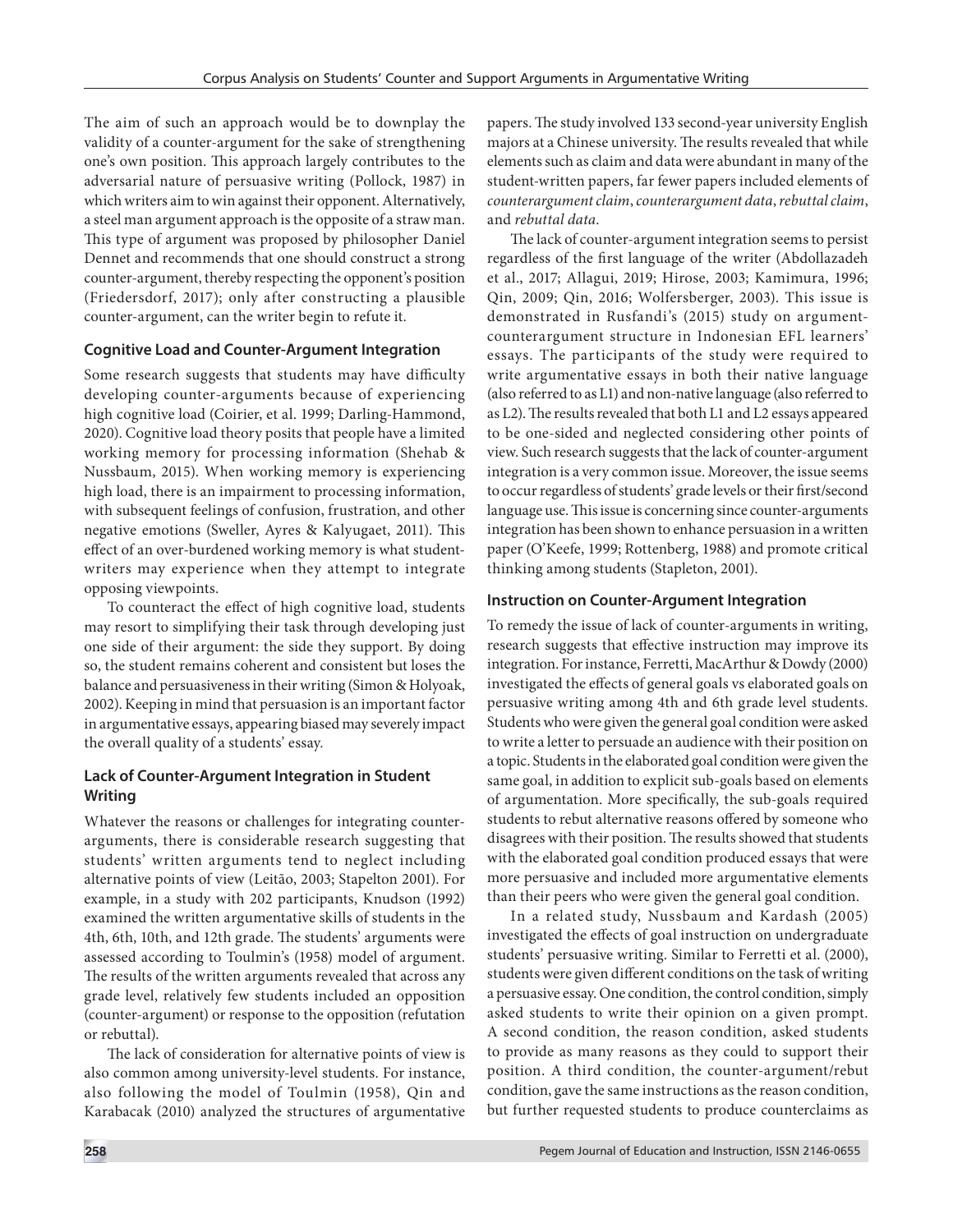well as rebuttals. The results revealed that students in the counter-argument condition produced a greater number of counterarguments and rebuttals and better-quality essays in comparison to students in the reason condition and control condition. Overall, both studies corroborate the notion that specific goal instruction may help resolve the issue of lack of counter-argument integration in student writing.

# **CURRENT STUDY**

As discussed previously, students tend to write more paragraphs in their essays that support their positions (Leitão, 2003; Stapleton, 2001) than paragraphs that include alternative positions (i.e., counter-arguments). Despite this issue and the many studies that emphasize the importance of counterargument integration, there has been little empirical research that analyzes the underlying linguistic structure of counterarguments found in student-writing. Linguistic structure in this context refers to any language that may affect reading and or writing quality. By analyzing the linguistic structure of counter-arguments, this study seeks to uncover possible linguistic patterns that may be helpful for instructors to integrate into their teaching material. Hence, comparing the language used in counter-argument paragraphs with support paragraphs may provide information not yet fully considered.

The aim of the current study is to investigate the linguistic structure found in counter-argument paragraphs in contrast to support paragraphs. To investigate such an issue, the following research questions were considered: Does the language of counter-arguments differ from that of support arguments? If so, what language is used to construct counter-arguments? And how does this language differ from language used to construct support arguments?

To address this research question, we followed the recommendations of McNamara, Graesser, McCarthy, and Cai (2014) in forming contrasting hypotheses. One hypothesis proposes that counter-arguments are more difficult to construct than support arguments. The contrasting hypothesis proposes that counter-arguments are not more difficult to construct. Our justification for the contrasting hypothesis takes into consideration the possibility of instructional differences. This is because some research suggests that depending on the type of instruction, students can learn to include more counter-arguments in their writing (Ferretti et al., 2000; Nussbaum & Kardash, 2005).

#### **METHOD**

#### **Tools**

In order to investigate the research question and corresponding hypotheses, we used two computational linguistic tools, Coh-Metrix (McNamara et al., 2014) and Gramulator (McCarthy, Watanabe & Lamkin, 2012). These tools have been used in

numerous textual analysis studies, often together (e.g., Al Habsi, 2014; Booker, 2012; McCarthy, Hall, Duran, Doiuchi, Duncan, Fujiwara, et al., 2009), and have established a solid reputation for informative diagnoses of contrastive text types such as those that are the subject of the current study. For example, previous Coh-Metrix studies have distinguished differences in L1 and L2 science texts, (e.g., McCarthy, Lehenbauer, Hall, Duran, Fujiwara & McNamara, 2007), differences in stylistic markers (McCarthy, Lewis, Dufty, & McNamara et al., 2006), and differences in genre (Louwerse, McCarthy, McNamara, & Graesser, 2004). Meanwhile, Gramulator has been used to distinguish linguistic features of American and Korean scientific writing styles (Min & McCarthy, 2013), texts by their genre features (Rufenacht, McCarthy, & Lamkin, 2011), deceptive and truthful discourse (McCarthy, Duran & Booker, 2012), news topics (Terwilleger & McCarthy 2011), newspaper articles (Haertl & McCarthy, 2011), and gendered language in news reportage (Wen, McCarthy, & Strain, 2013). The following section provides a description of a) the tools used to conduct this experiment, and b) the corpus as it was collected, categorized, and analyzed.

#### **Coh-Metrix**

Coh-Metrix is a computational tool that analyzes texts to produce various sophisticated measures of language and discourse (McNamara et al., 2014). The measures (often referred to as indices) correspond to various features of text, including cohesion relations, language, readability, and writing quality. In addition to its innovative indices, Coh-Metrix also provides traditional descriptive features such as average word length and average sentence length measures.

The value of Coh-Metrix has been demonstrated in more than 50 published research studies (e.g., Crossley, Greenfield & McNamara, 2008; Crossley, Salsbury & McNamara, 2009; Duran, McCarthy, Graesser & McNamara, 2006; Kim & Lim, 2019; 2010; Ryu & Jeon, 2020). For example, studies using Coh-Metrix have been able to distinguish between highcohesion and low cohesion texts (McNamara, Ozuru, Graesser & Louwerse, 2006), analyze authentic and simplifies texts for L2 material development (Crossley, Louwerse, McCarthy & McNamara, 2007), and evaluate intelligent tutoring system dialogues (Wolfe, Widmer, Torrese & Dandignac, 2018).

Coh-Metrix has a total of 108 measures; however, many of them are redundant. For the purposes of this study, measures corresponding to functions of readability and writing quality verified in previously conducted Coh-Metrix studies were selected. More specifically, the measures for readability were based on the recommendations of McNamara et al., (2014) and the measures for writing quality were from recommendations of McNamara, Crossley, and McCarthy (2009). As such, a total of 18 measures were selected and their specifications are detailed in the following section (see Table 1).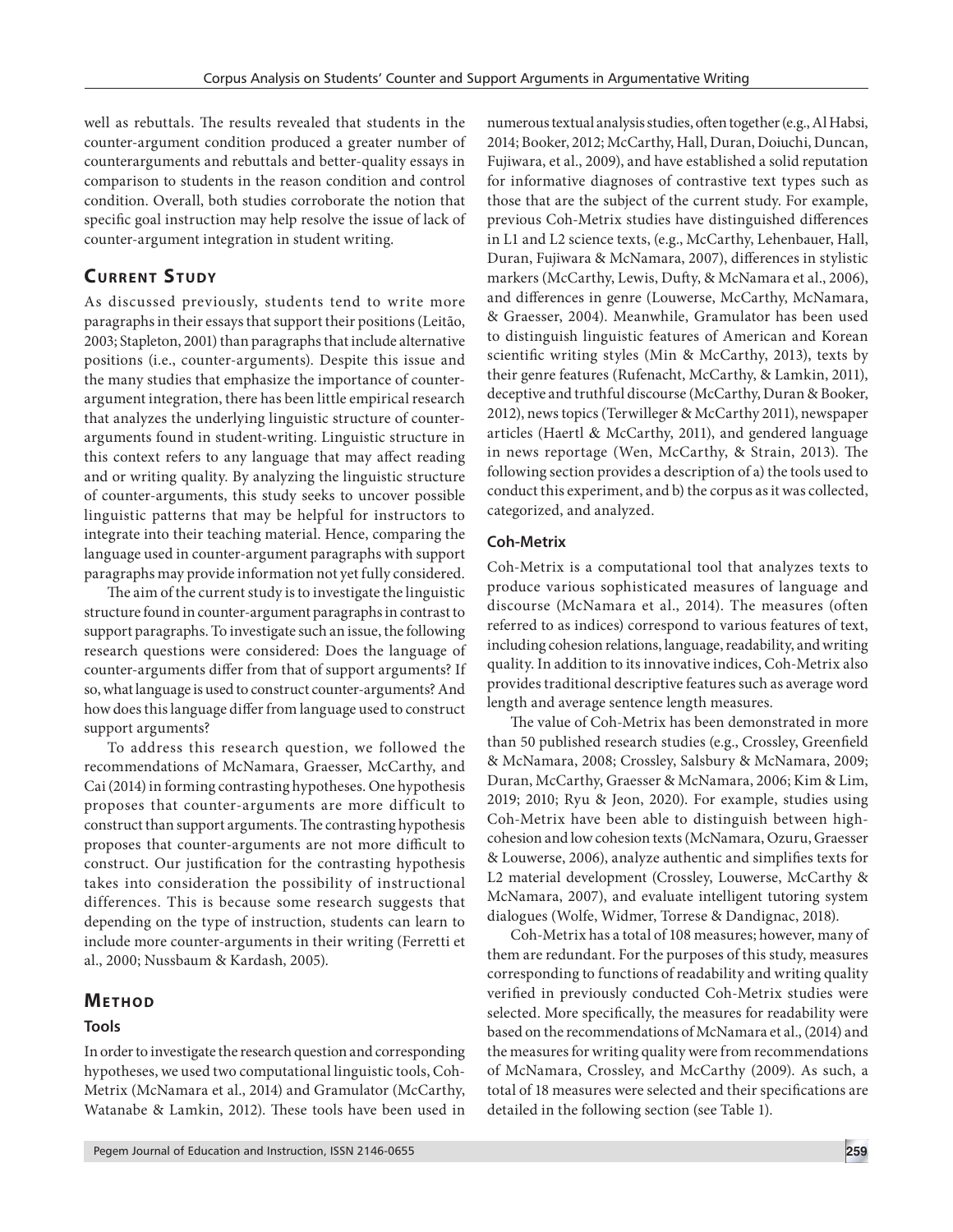| Table 1: Description of all 18 measures used in Coh-Metrix |  |
|------------------------------------------------------------|--|
|------------------------------------------------------------|--|

| Function               | Measure                                     | Measure Abbr.  |
|------------------------|---------------------------------------------|----------------|
| Descriptive            | Number of sentences                         | <b>DESSC</b>   |
|                        | Number of words                             | <b>DESWC</b>   |
|                        | Average number of words in<br>each sentence | <b>DESSL</b>   |
| Readability            | Narrativity                                 | <b>PCNARz</b>  |
|                        | Syntactic Simplicity                        | <b>PCSYNz</b>  |
|                        | Word concreteness                           | <b>PCCNCz</b>  |
|                        | Referential cohesion                        | <b>PCREFz</b>  |
|                        | Referential cohesion                        | CRFAO1         |
|                        | Deep cohesion                               | <b>PCDCz</b>   |
|                        | Verb cohesion                               | <b>PCVERBz</b> |
|                        | Connectivity                                | <b>PCCONNz</b> |
|                        | Temporality                                 | <b>PCTEMPz</b> |
| <b>Writing Quality</b> | Lexical diversity                           | <b>LDMTLD</b>  |
|                        | Lexical diversity                           | <b>LDVOCD</b>  |
|                        | Syntactic Diversity                         | <b>SYNLE</b>   |
|                        | Syntactic Diversity                         | SYNMEDpos      |
|                        | Syntactic Diversity                         | SYNMEDwrd      |
|                        | Word Frequency                              | FREO log       |

The reason for selecting these measures is further detailed below:

Descriptive indices: Three descriptive measures were used to help with checking the output generated. These measures help in predicting patterns of data as well as making sure that the numbers are in line with expectations (McNamara et al., 2014). We used DESSC, which corresponds to the number of sentences in a text; DESWC, for the number of words in a text; and DESSL, for the mean number of words (length) of sentences.

Readability: A total of nine measures were selected to analyze for readability. According to McNamara et al. (2014) these readability measures "can provide robust predictors of sentence-level understanding and the amount of time it takes to read a passage" (p.78). The measures include PCNARz, which corresponds to narrativity; narrativity is closely related to word familiarity, word knowledge, and oral language. PCSYNz, for syntactic simplicity; this measure corresponds to "the degree to which the sentences in the text contain fewer words and use simpler, familiar syntactic structures that are less challenging to process" (McNamara et al., 2014, p. 85); PCCNCz, for word concreteness; this measures for content words that are concrete and meaningful and help the reader to more easily produce mental images. PCREFz and CRFAO1, for referential cohesion; a text said to have high referential cohesion implies overlapping words and ideas that connect the text for the reader. PCDCz, for deep cohesion;

this measure reflects the degree to which a text contains causal and intentional connectives; PCVERBz, for verb cohesion; this measure reflects the degree to which there are overlapping verbs in a text; PCCONNz, for connectivity; this measure reflects "the degree to which the text contains explicit adversative, additive, and comparative connectives to express relations in the text" (p.85), and PCTEMPz for temporality, a measure that accounts for temporal cues (i.e. tense and aspect). The measures corresponding to readability aid in exploring the research question of this study. If the measures record significant differences in either direction for most measures, it implies that both argument types are distinguishable in terms of readability; and thus, contain distinct linguistic features.

Writing quality: A total of six measures were selected to analyze for writing quality. The measures attributed to evaluating writing quality are based on the findings of McNamara et al., (2009) and include syntactic diversity, lexical diversity, and word frequency. As such, for lexical diversity, I included LDMTLD and LDVOCD; SYNLE, SYNMEDpos, and SYNMEDwrd for syntactic diversity (the number of words before the main verb); and FREQ\_log for word frequency (logarithm for all words). To elaborate, a text of high writing quality contains high values of lexical diversity and syntactic diversity. The justification for using such measures corresponds to the contrasting hypotheses proposed in this study. If counter-arguments contain higher measures of lexical diversity, syntactic diversity and word frequency, this supports the hypothesis that counter-arguments are more difficult to construct than support arguments. On the other hand, if such measures recorded no significant difference between the two argument types, it provides support for the contrasting hypothesis, in which counter-arguments are not more difficult to construct and may be similar to support arguments.

#### **Gramulator**

Gramulator is a computational linguistic tool used to provide an in-depth analysis of the explicit lexical features of text. Gramulator allows for both qualitative and quantitative types of analysis and helps researchers identify indicative lexical features of texts (McCarthy et al., 2012). More specifically, Gramulator was created to identify differential linguistic features of correlative text types. The notion of 'correlative text types' implies the use of sister corpora, which is within the scope of the current study. Accordingly, by contrasting one corpus to another, we can reveal the features indicative of each corpus, relative to each other.

The concept of correlative text types is perhaps best demonstrated through a simple analogy. For example, we could consider a comparison between raspberries and blackberries. Upon comparing such closely related fruits, we uncover features of each fruit that are relative to the contrasting one. The merits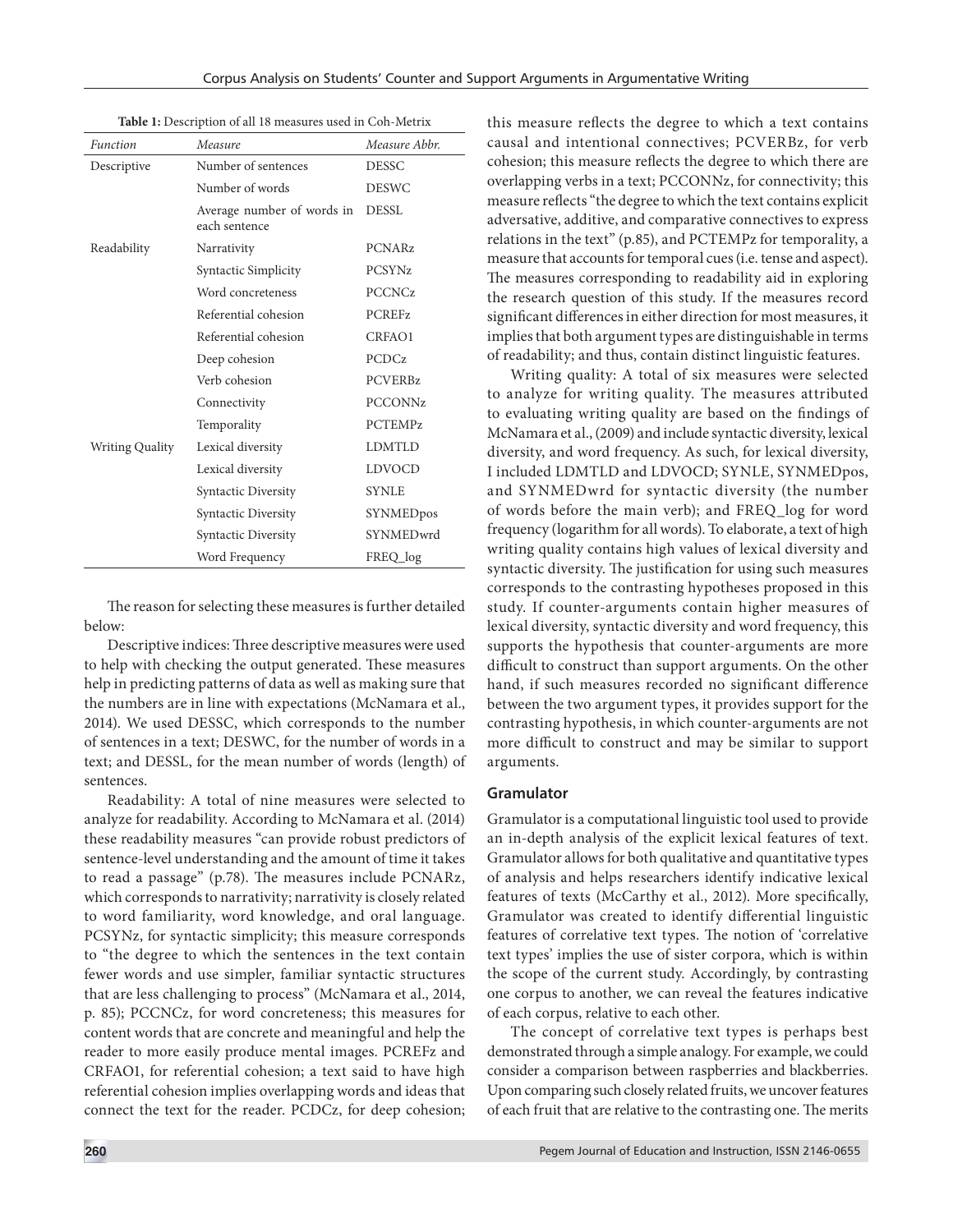of such a comparison lie in the assumption that both items are relatively similar. This results in meaningful distinctions in the identified features. In contrast, if we were to compare a raspberry to a potato, the differences would be so vast (and obvious) to the point where all identified differential features would be rendered meaningless. As such, since this study focuses on the linguistic structures of two seemingly similar types of paragraphs (counter-arguments and support paragraphs), these two sub-corpora were assessed through Gramulator.

The Gramulator processes text using N-grams. Simply put, N-grams are "a sequence of N units, or tokens, of text, where those units are typically single characters or strings that are delimited by spaces" (Banerjee & Pedersen, 2003, p. 370). N-grams typically consist of one word (uni-grams), two words (bi-grams) and/or three words (tri-grams). In Gramulator analyses, the most frequently identified n-grams are called typicals. However, most typicals are generally common to both corpora under analysis, meaning that the typicals do not have the power to differentiate. As such, Gramulator analysis usually considers the n-grams known as differentials. McCarthy et al. (2012) defines these differentials as follows: "Differential N-grams are those N-grams that are among the most commonly occurring in one corpus (i.e., among the 50% most frequent n-grams) but are uncommon to the contrasting corpus (i.e., not among the 50% most frequent n-grams)" (p. 6). Thus, differentials have the power to differentiate corpora because they are high frequency for one corpus while being low-frequency to the other.

Gramulator consists of several modules that permit different types of analyses. These modules include the *Main Module*, the Cleanser, *the Sorter*, *the Viewer*, *the Concordancer*, and *the Evaluator*. Of all the modules, *the Viewer*, *the Concordancer*, and *the Evaluator* modules were used to analyze the target corpora in this study.

*The Viewer* allows for comparing typicals and differential outputs in two contrasting corpora. *The Concodancer*, allows for searching specific words or n-grams in a selected corpus. *The Evaluator* allows evaluating specific indices against any corpus; after performing an analysis, the module has the option to perform either a t-test or Fisher's exact text of the generated outputs. A t-test can be performed by comparing the respective *Values* of each corpus. To clarify, the *value* of a text "is the degree to which the text is composed of the index selected" (McCarthy et al., 2012, p. 15). For example, a text can be analyzed for the degree to which it is composed of function words. In such a case, the value would be *function words* and the numerical proportion of function words (relative to the entire text) would be the evaluation used in the t-test analysis.

#### **Corpus**

Our corpus for this study stems from a collection of 111 college-level papers (for full details, see Thomas, 2021). The papers in the corpus were all written by students studying a course in advanced writing at a prestigious Gulf State university. The students themselves come from a wide variety of backgrounds (both in terms of ethnicity and academic majors). To ensure diversity in the quality of the argumentative papers, the papers were collected from seven different classes of the same course, taught by six university professors over the span of two semesters. Three of the professors come from a background in linguistics while the other three have a background in literature studies. Although grades for the papers were not available, we can assume the over-all quality of the papers was relatively high as the course was for "advanced" writing, was taken over a period of 16 weeks, the papers received numerous rounds of instructor evaluation and feedback, and ultimately the papers were "passed" in the evaluation stage. In accordance with the goal descriptions of the specified course, the papers were assumed to be argumentative in nature. As such, the corpus was deemed appropriate as the papers were likely to employ a large number of argumentative strategies including support, counter-argumentation, refutations, and rebuttals.

As the current study focuses on paragraphs rather than complete papers, we set a goal of at least 1000 paragraphs for analysis as a reasonable point of departure. For the purposes of this study, only the body paragraphs were collected. The reason for this being that introduction and conclusion paragraphs serve a different function within the essay. Accordingly, after 78 random papers had been prepared for paragraph assessment, a total of 1,071 paragraphs were available. Note that, on average, each essay contained about 13 paragraphs  $(M = 13.358)$ . While conducting the final analysis of the results, six papers were excluded as outliers based on their excessive average paragraph length (i.e., > 3 SD). This resulted in a total number of 1,025 paragraph.

One of the authors of this study categorized the paragraphs according to their function following the recommendations and definitions proposed in McCarthy and Ahmed (2021) and McCarthy et al. (2021b). As further independent verification of such categorization is welcome, the corpus will be available to researchers upon request. The paragraphs included in the corpus were labeled and categorized as follows.

*• Support:* A support paragraph is one that aims to support either the author's main claim or a subclaim by providing evidence, examples, and research. Typically (but not exclusively), a support paragraph would be structured in a way such that it 1) begins with a topic sentence that clearly states a claim supporting the author's main argument, 2) provides evidence and/or examples to support the claim made in the topic sentence, and 3) is completed with a sentence that summarizes, evaluates, or reinforces the claim of the paragraph (see Appendix for sample).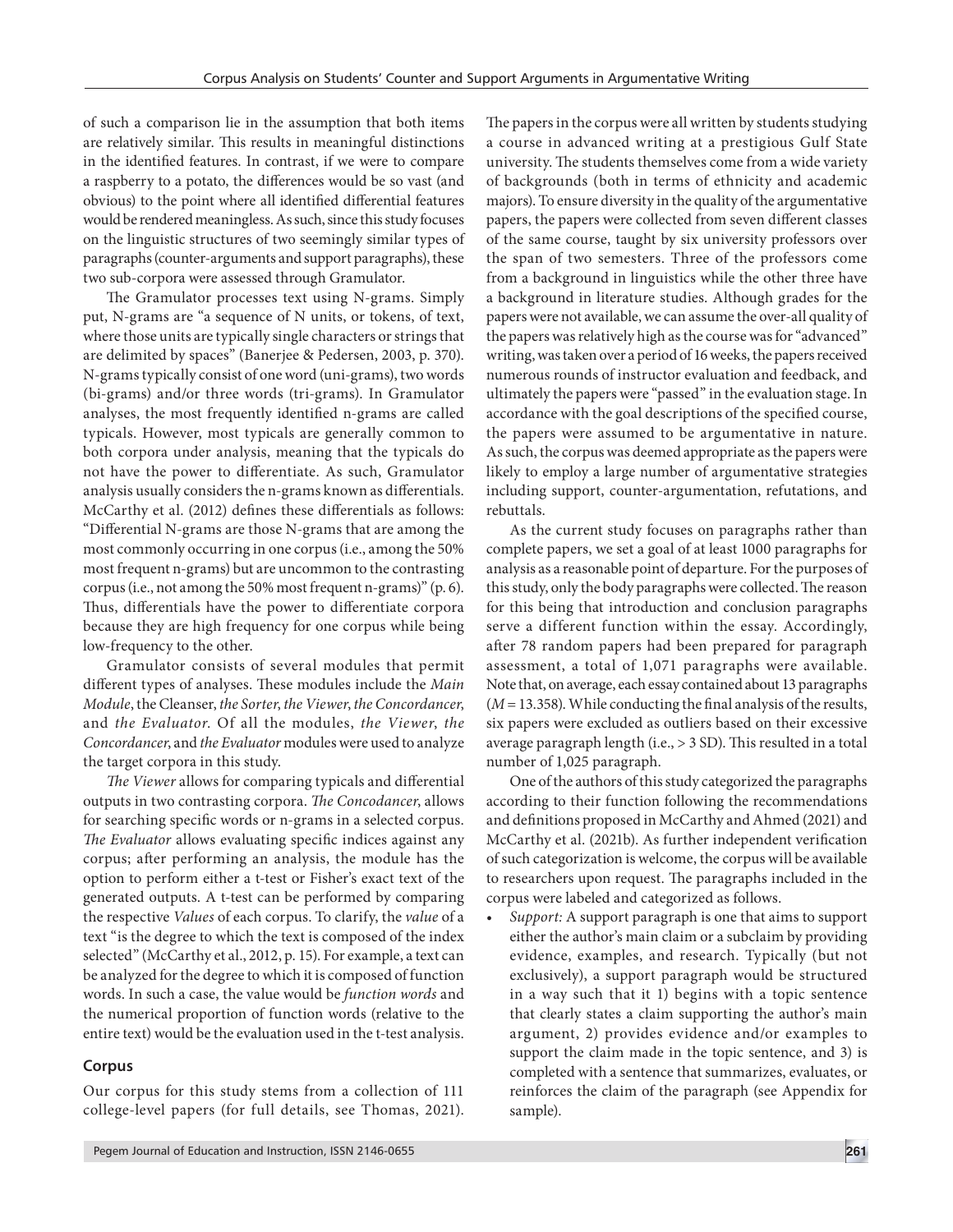- *• Counter-argument:* A counter-argument paragraph is one that aims to challenge the author's main claim either directly or indirectly. A counter-argument consists of a counterclaim that is further backed up by evidence. Similar to support, an effective counter-argument paragraph (typically, but not exclusively) would be constructed in a way such that 1) It begins with a counterclaim that challenges the author's main argument, 2) provides evidence and examples to support the counterclaim, and 3) is completed with a sentence that summarizes, evaluates, or reinforces the counterclaim of the paragraph.
- *• Expostulation:* A paragraph that is distinct from but related to a counter-argument. For example, an expostulation could be a refutation or rebuttal of the counter argument. As such, an expostulation paragraph cannot exist on its own; it has to be preceded by a *Counter-argument* paragraph.

Counter-argument with expostulations: As suggested by its name, this type of paragraph is a counter-argument that contains some form of expostulation. The expostulation functions as a response to the counter-argument brought up in the same paragraph. The expostulation may perform various functions such as acknowledging the validity of the counterargument or offering a common solution. However, while expostulations may take many forms, they are most typically an attempt to discredit the counter-argument.

Choose one of the above depending on the nature of the study. Quantitative studies should contain detailed and clear information regarding the population of the study, the sample and the sampling method. Relevant characteristics of the sample should be stated. Background: A paragraph that provides the reader with background information about the topic discussed. This type of paragraph may include definitions of key terms or historical information related to the topic proposed. This type of paragraph aims to set the context for what the author will be arguing. Typically, *background* paragraphs occur at the beginning of an essay, but they may also appear in later sections of the paper.

*• Other:* Paragraphs that were classified as *other* were those that did not perform clear functions of any of the previously discussed types. Paragraphs in this category served various functions. For example, some paragraphs served as introductory paragraphs for upcoming sections. Other paragraphs contained background information for sub-topics introduced in the discussion of the essay. Additionally, some of the paragraphs categorized in this type also contained combinations of support arguments

and counter-arguments as well as support, counterargument and refutations. Since McCarthy and Ahmed (2021) recommend separating paragraphs in terms of their function (i.e., supporting, counter-arguing…) no further categorization of these paragraphs was conducted.

### **RESULTS**

The following section presents the results generated by Coh-Metrix and Gramulator.

#### **Coh-Metrix Results**

Paragraph Function Count: The results for the paragraphfunction-count (see Table 2) suggest that Support is both the most common type and also significantly more frequent than Counter-Arguments (Support: *N* = 452; Counter-Argument: *N* = 112; *X2* (2, *N* = 1025) = 282.757, *p* < .001). Even when the counts for Counter-Arguments/Expostulations and Expostulations are added to Counter-Arguments, the Support type remains significantly more frequent  $(X^2 (2, N = 1025))$  $= 144.078$ ,  $p < .001$ ). Indeed, the three combined types of Counter-Arguments, Counter-Arguments/Expostulations and Expostulations are significantly less frequent than the uncategorized type of Other  $(X^2(2, N = 1025) = 21.319, p < .001)$ . The results suggest that student argument papers are overwhelmingly composed of paragraphs that support the thesis whereas paragraphs addressing the positions of the presumed audience (i.e., counter-arguments) receive very little attention.

Overall analysis: To assess which paragraph type(s) demonstrated the greatest number of differences, we used an Analysis of Variance (ANOVA) together with a Bonferroni comparison of main effect. It is important to note that the analysis in this section was not meant to form a model. This type of analysis was exploratory in nature and was conducted to determine where potential differences may occur across all six paragraph types. All six paragraph types (considered independent variables) and all 18 selected Coh-Metrix measures (considered dependent variables) were included in the analysis; however, only 11 of the measures recorded differences (see Table 3). It is worth noting that the recorded differences here were between any of the included paragraph types and not specifically to counter-argument and support paragraphs. Based on an equal probability of occurrence, two of the paragraph types recorded a significant number of differences (Other: 21 out of 76,  $p = .005$ ; and Expostulation: 20 out of 76,  $p = .011$ ). The measures that recorded the most

**Table 2:** Number of examples for each paragraph function

| Suppor | rgument<br>0u1. | $\sim$ | tions                         | ackgrouna <i>`</i> | Other             |
|--------|-----------------|--------|-------------------------------|--------------------|-------------------|
| 45∕    | .               | ىدر    | $ -$<br>$\tilde{\phantom{a}}$ | $\sim$<br>$\sim$   | $\Lambda$<br>-947 |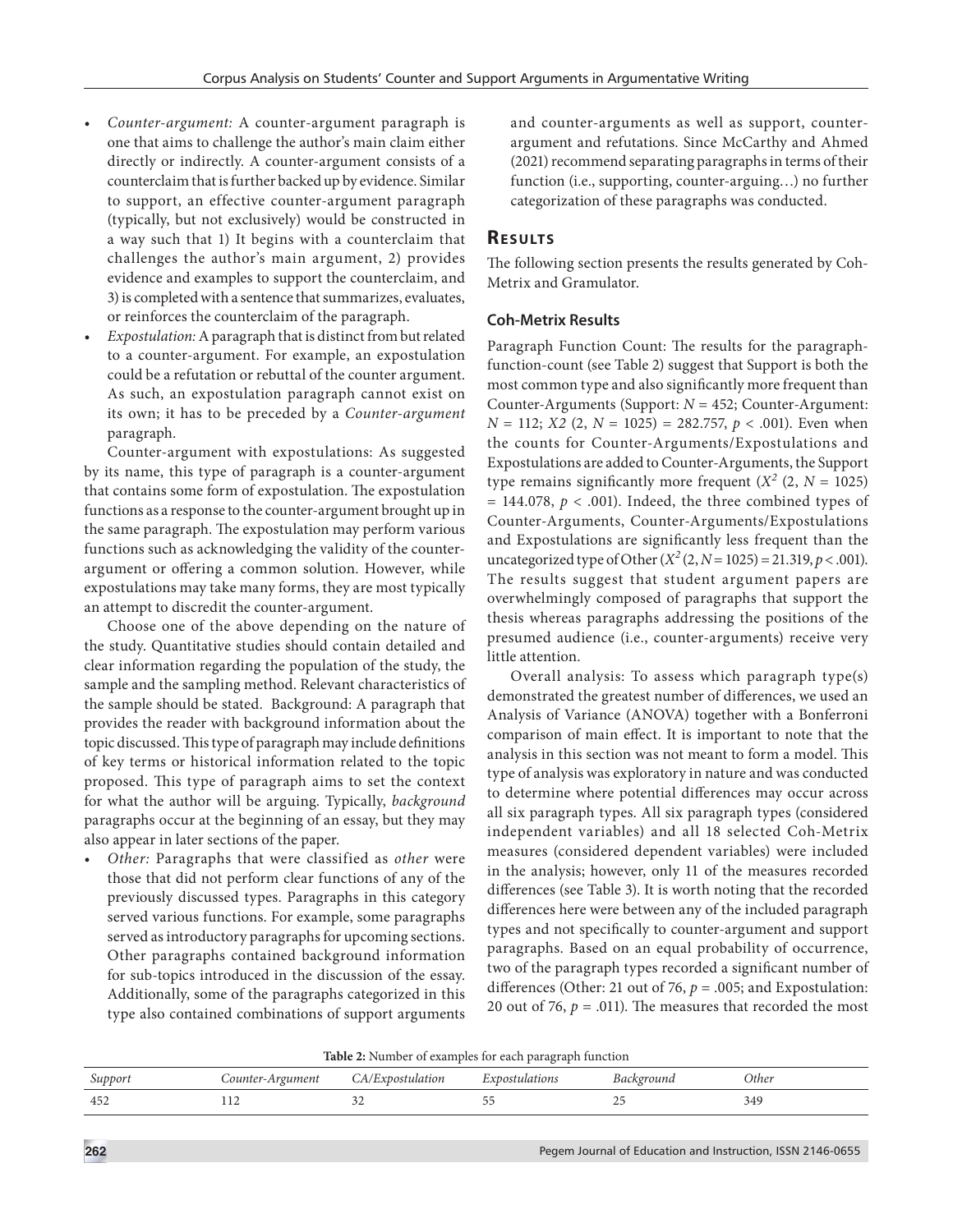differences were Easability-Referential (Count: *N* = 14; *p* < .001; ANOVA: *F* = 12.937, *p* < .001) and Argument Overlap (Count: *N* = 14; *p* < .001; ANOVA: *F* = 10.749, *p* < .001). The results provide initial evidence that the uncategorized paragraph type of Other, along with the Expostulation paragraph type, are constructed significantly differently in terms of readability and writing quality. The results also provide evidence to suggest that the differing function of paragraphs have a corresponding effect on readability and writing quality, and that these differences can be detected by a wide variety of computational measures produced by a system such as Coh-Metrix. In short, the Coh-Metrix results suggests that there are differences among the various types of paragraphs; however, those differences do not extend to Support and Counterargument paragraphs.

Support and Counter-Arguments: In this portion of the analysis, the target paragraphs of the study (support and counter-argument paragraphs) were assessed. ANOVA results comparing Support and Counter-Arguments suggest minimal differences between the two paragraph types. Of the 18 measures assessed, each run independently, only Easability-Deep Cohesion (PCDCz) was significant: Support: M = 0.512;  $SD = 1.210$ ; Counter-Arguments:  $M = 0.961 = SD = 1.189$ :  $F = 12.468$ ,  $p < .001$ ,  $np2 = .022$ ). Deep cohesion implies that the text contains causal and intentional connectives. The language choices that may have contributed to this result for Deep Cohesion is discussed below in the Gramulator section of results. However, given that just one of the Coh-Metrix variables identified a significant result, the findings suggest that student writers appear to be constructing Support and Counter-Arguments paragraphs similarly with regard to readability and writing quality.

Support, Counter-Arguments, and Counter-Arguments/ Expostulations: Since the category of 'counter-arguments' may share similarities with 'counter-arguments with expostulations,' both categories were independently included in the comparison with support arguments. The ANOVA results comparing Support, Counter-Arguments, and Counter Arguments/Expostulations produced six measures with significant differences between the three paragraph types (See Table 4). All six of these measures demonstrated significant differences between Support and Counter-Argument/ Expostulation paragraph types. Coupled with the previous results for Expostulation paragraphs, these findings suggest that the language of refuting and/or rebutting significantly impact Counter-Arguments in terms of measures of readability and writing quality.

Coh-Metrix: Summary: The Coh-Metrix results suggest that in terms of measures of readability of writing quality, various types of paragraphs tend to differ as a function of their purpose. As shown in the over-all analysis discussion, Coh-Metrix was able to detect some differences across the six paragraph types. This suggests that there are differences in terms of readability and writing quality across some of the paragraph types. However, the target paragraphs of the current study (Support and Counter-Arguments) demonstrated minimal differences, suggesting that student writers construct both paragraph types with relative consistency. As such, given that Support and Counter-Arguments can be distinguished during manual reading, the most likely difference between

|               |                |                  |                  |                |                  |                | $\sim$ $\sim$  | . .    |          |         |
|---------------|----------------|------------------|------------------|----------------|------------------|----------------|----------------|--------|----------|---------|
| Measure       | BG             | CA               | CA/Exp           | Other          | Exp.             | Sup.           | Total          | Sig.   | $\cal F$ | Sig.    |
| EREFz         |                |                  |                  | 3              | $\overline{4}$   | 2              | $12*$          | < .001 | 12.937   | < .001  |
| Arg-Ov        | 3              | $\overline{c}$   |                  | 3              | 3                | $\overline{2}$ | $14*$          | < .001 | 10.749   | $-.001$ |
| <b>ECNCz</b>  | $\mathbf{0}$   | $\mathbf{1}$     |                  | $\overline{4}$ |                  | 1              | $8*$           | .026   | 9.432    | $-.001$ |
| <b>EVERBz</b> | 1              | 1                | $\boldsymbol{0}$ | 3              | $\mathfrak{2}$   | 1              | $8*$           | .026   | 7.954    | < .001  |
| <b>ENARz</b>  | 1              | $\boldsymbol{0}$ |                  | 2              | 3                | 1              | $8*$           | .026   | 6.224    | $-.001$ |
| EDCz          | $\mathbf{0}$   | $\mathbf{1}$     | $\mathbf{0}$     | $\overline{2}$ | 3                | $\overline{2}$ | $8*$           | .026   | 6.157    | < .001  |
| <b>ECONNz</b> | $\mathbf{0}$   | $\boldsymbol{0}$ | $\boldsymbol{0}$ | 1              | $\boldsymbol{0}$ | 1              | $\overline{c}$ | N.S.   | 4.466    | < .001  |
| <b>MTLD</b>   | $\mathbf{0}$   | $\mathbf{0}$     | $\mathbf{0}$     | 1              | $\mathbf{0}$     | 1              | $\overline{2}$ | N.S.   | 3.742    | 0.002   |
| <b>SYNLE</b>  | 1              | 1                | $\mathbf{0}$     |                | $\overline{4}$   | 1              | $8*$           | .026   | 3.53     | 0.004   |
| <b>VOCD</b>   | $\overline{2}$ | $\mathbf{0}$     |                  | $\overline{0}$ | $\boldsymbol{0}$ | 1              | $\overline{4}$ | N.S.   | 3.295    | 0.006   |
| <b>WC</b>     | $\mathbf{0}$   | $\mathbf{0}$     | $\mathbf{0}$     | $\perp$        | $\boldsymbol{0}$ | 1              | $\overline{2}$ | N.S.   | 2.707    | 0.019   |
| Total         | 9              | 7                | 5                | $21*$          | $20*$            | 14             | 76             |        |          |         |

**Table 3:** The significant recorded measures across all six paragraph types

Note: \* indicates numbers are significant at *p* <.05; *Background (BG)*, *Counter-argument (CA)*, *Counter-argument with Expostulation (CA/Exp)*, *Expostulation* (*Exp*), *Support (Sup)*, *Easability referentials (EREFz)*, *Argument overlap (Arg-Ov)*, *Easability word concreteness (ECNCz)*, *Easability Verbs (EVERBz)*, *Easability narrativity (ENARz)*, *Easability deep cohesion (EDC)*, *Easability connectivity (ECONNz)*, *Syntactic complexity left embeddedness (SNYLE)*, *Lexical diversity (MTLD, VOCD)*, *Word count (WC)*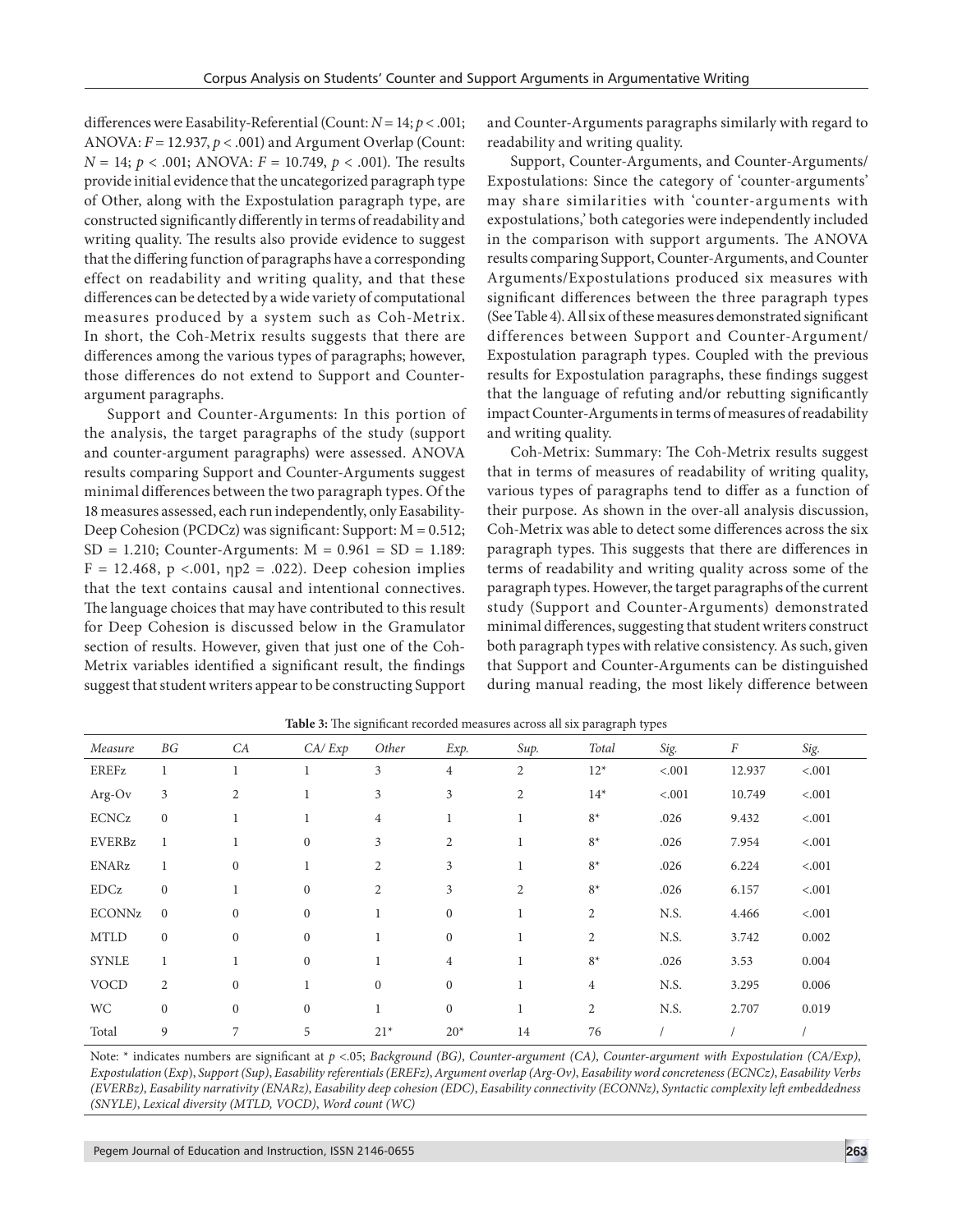| Table 4: Significant results across different combinations of |
|---------------------------------------------------------------|
| three types of paragraphs                                     |

|                |              | unce types of paragraphs   |       |
|----------------|--------------|----------------------------|-------|
|                | Support v CA | Support v Caref CA v Caref |       |
| <b>PCNARz</b>  |              | 0.004                      |       |
| <b>PCCNCz</b>  |              | 0.015                      |       |
| <b>PCDCz</b>   | 0.002        | 0.024                      |       |
| <b>PCCONNz</b> |              | 0.027                      |       |
| CRFAO1         |              | 0.03                       | 0.015 |
| <b>LDMTLD</b>  |              | 0.032                      | 0.031 |
|                |              |                            |       |

#### **Table 5: Concordances of the Word research in** Counter-arguments

The main aspects that marketers mainly research by categorizing each people into cognitive

Mal-ware detection systems. According to lozic (2018), research discovered that ai-agents have the

Be treated just as regular waste would. Research is underway to prevent batteries being discarded

Colleagues who showed some results of a research that observe the link between narcissistic

Shortage of studies is caused by the lack of research on both factors, substance use disorder as well

However, due to the lack of research, this project proposes many challenges to

True scope of impact investments is under researched and the possibility of making it

the types may be the integration of specific signal language: a hypothesis that we assess in the sections below.

#### **Gramulator Results**

In order to gain more insight on the lexical features of counterarguments and support arguments, these two sub-corpora of paragraph types (i.e., support and counter-arguments) were processed through Gramulator.

#### **Features of Counter-Arguments**

The following section provides the features of counterarguments uncovered through the Gramulator analysis.

Tagged language in counter-arguments: Of the 18 measures tested in Coh-Metrix, only Deep cohesion (*PCDCz*) was significant when comparing Supports and Counter-arguments. This implies the possibility of some type of causal language occurring in counter-arguments. Following this finding, a bi-gram differential analysis was conducted on both corpora using Gramulator. The results revealed that the most frequently occurring differential bi-gram in counter-arguments was '*can cause*'; presumably, therefore, the *cause* element was primarily driving the Coh-Metrix Deep cohesion analysis.

In order to more clearly establish whether causal language (as a whole) or whether a single word is a defining feature of counter-arguments, a list of words indicative of causal **Table 6:** Concordances of the Word research in Support Arguments

| To men, Cartwright and Gale's (1995) UK research insists that women  |
|----------------------------------------------------------------------|
| have significantly                                                   |
| According to a recent customer service research, an astounding forty |
| two percent of                                                       |
| (Trujillo-jenks & Jenks, 2016). Some research studies have confirmed |
| that online buying                                                   |
| energy-efficient (Sammer & Wustenhagen, 2006). These research        |
| findings prove that                                                  |
| and sleeping problems. Rechert's (2015) research shows significant   |
| placebo and nocebo                                                   |
| further research has also been conducted on alcohol addiction        |
| Additionally, new research has included 1,800 persons and monitored  |
|                                                                      |

|  |  |  | Table 7: Fixed expressions for signaling counter-arguments |
|--|--|--|------------------------------------------------------------|
|--|--|--|------------------------------------------------------------|

| Critics argue         |
|-----------------------|
| Critics may argue     |
| Many people argue     |
| One problem with      |
| Opponents argue that  |
| Other people argue    |
| People argue that     |
| People may argue that |
| Some argue against    |
| Some critics argue    |
| Some people may argue |
| Despite some argue    |
| Opponents of argue    |

language was assessed through *The Evaluator module*. Based on the recommendations of Thapa, Visentin, Hunt, Watson, and Cleary (2020), we compiled a list of causal words. The list of words included variations of the word *cause* (i.e., *causes*, *caused*, *causing*), *result*, *as a result* and some causal conjunctions such as *since* and *due to*.

An independent t-test was conducted to assess the effect of the causal words list in counter-arguments and support arguments based on the index of *Value*. The index of value here corresponds to the density of the selected words across all the words in a text (i.e. number of causal words divided by the total number of words in a text). The result was in the predicted direction but was only approaching a level of significance  $(t(1,565) = 1.805, p = 0.072, d = 0.19)$ . The effect size (*d*) of 0.19 can be described as small. The result provided some evidence for the greater presence of causal words in the counter-arguments corpus in comparison to support arguments corpus. This being said, although causal language may not be a definitive feature of counter-arguments, the results suggest that such wording may be more noticeable in counter-arguments than they are in support arguments. As such, we could assume that causal language is potentially (but marginally) a tagged feature of counter-arguments.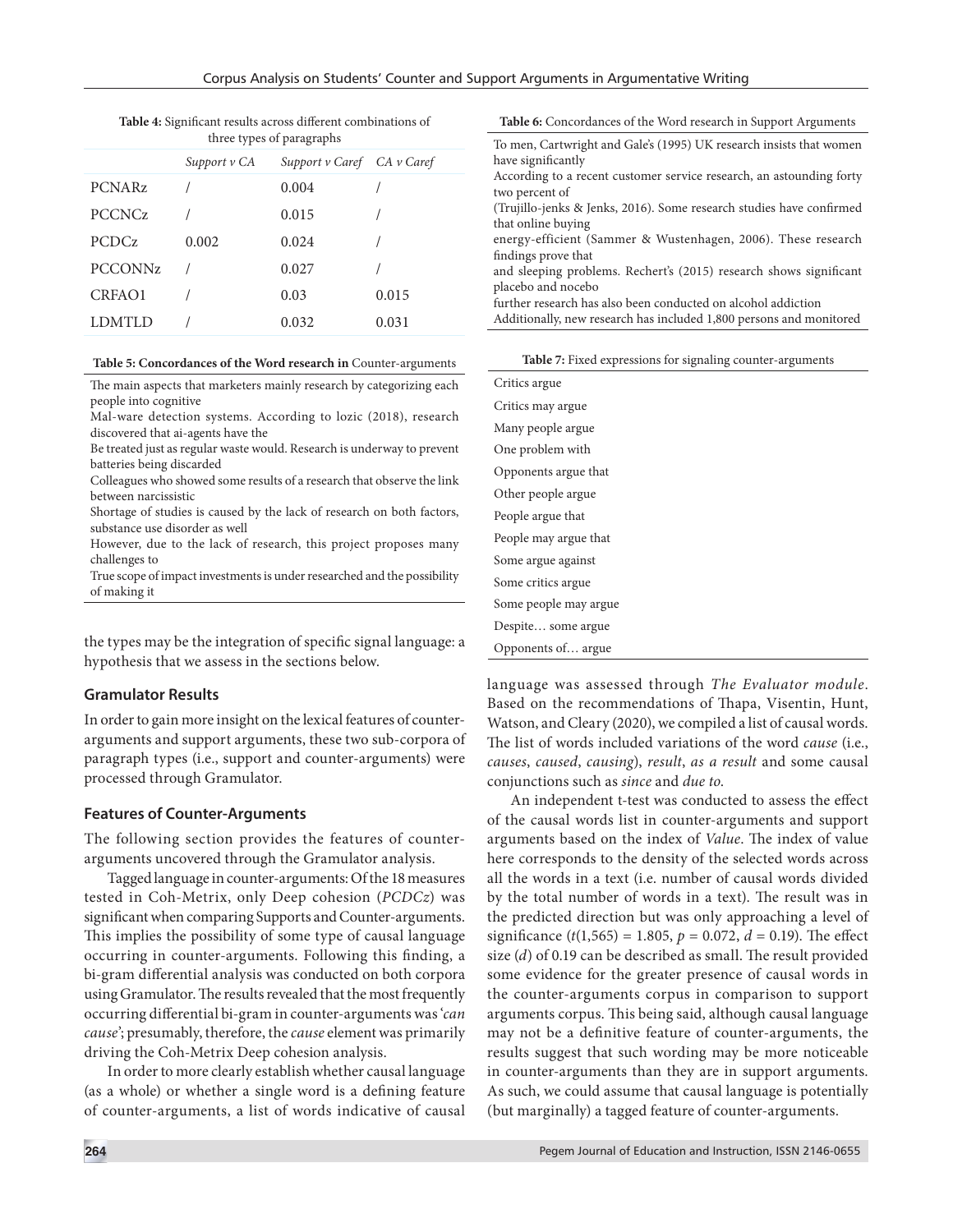Fixed expressions in counter-arguments: Upon examining the tri-grams (i.e., three-word clusters) of both corpora, patterns of how claims are introduced in counter-arguments can be observed. More specifically, the tri-grams present some of the most commonly found fixed expressions in counterarguments. Some of these tri-grams included expressions such as *argue that the*, *might argue that*, *may argue that*, *makes them feel*, *people believe that*, and *some might argue*. These expressions are in line with some of the findings presented by McCarthy et al. (2021b), which suggests such expressions are common in counter-arguments.

Upon further inspection, those expressions could be generalized as structures which consist of '*auxiliary verb* + *argue*+ *that*-*clause'*, '*quantifier*+ *auxiliary verb*+ *argue'* and '*people*+ *believe*+ *that*-*clause'*. The verbs 'believe' and 'argue' could be further categorized as argumentative verbs and used interchangeably in any of the listed structures. In order to determine whether such expressions are a distinct feature of counter-arguments, we ran a list of the tri-grams as well as many possible variations in each sub-corpus. The list included expressions such as 'might argue that,' 'may argue that,' 'some may argue,' 'some might argue,' 'people believe that,' 'people argue that,' 'makes them feel'.

After evaluating the list through both sub-corpora, an independent t-test was conducted comparing the fixed expressions as the value index. The result was in the predicted direction and reached a level of significance (*t*(1,565) = 6.095, *p* < 0.001, *d* = 0.643). The effect size of 0.643 can be described as medium. The result provides evidence for the greater presence of fixed expressions in counter-arguments. Therefore, it seems that the such expressions could be considered a feature of the language of counter-arguments.

#### **Features of Support Arguments**

The following section provides the features of support arguments uncovered through the Gramulator analysis.

Tagged language in support arguments: Though the scope of this study is more targeted towards the language of counterarguments, it is worth noting some of the possible features of support arguments. Out of the most occurring bi-grams and tri-grams, a pattern of comparatives and superlatives was observed. Some of these examples include clusters such as 'are more', 'are more likely', 'most of', 'of the most'. In addition to comparatives and superlatives, words that express emphasis and exaggeration were also detected. Some of these words include examples such as 'a significant', 'a huge', 'a major', 'a high', 'an important'. In order to determine whether such patterns could be classified as distinctive features of support paragraph, we ran a list of the mentioned words through *The Evaluator module* and conducted an independent t-test.

Upon conducting the independent t-test, the result was in the predicted direction and reached a level of significance  $(t(1,565) = 3.433, p < 0.001, d = 0.362)$ . The effect size of 0.362 can be described as small. The result provides some evidence for the greater presence of superlatives and words of emphasis in the corpus of support arguments in comparison to counter-arguments. As such, words that show comparison and emphasis may be indicative of support argument language.

Biased-language in argument types: Upon examining the uni-grams in both corpora, one word that was of interest was 'research,' which occurred more in the counter-argument corpus than the support corpus. Considering the fact that both support arguments and counter-arguments require students to back up their claims using evidence, examples, and research, it would be reasonable to examine how the word is used in each respective corpus. It is worth noting that the following analysis is qualitative and largely exploratory. As such, the following tables show how the word 'research' occurs in each corpus.

When comparing tables 5 and 6, perhaps the most notable aspect to point out is the biased language surrounding the word 'research' in support arguments, which is absent in counter-arguments. In support arguments, the word *research* is coupled with words that express certainty such as 'insists', 'confirmed', and 'prove'. On the other hand, such language is absent in counter-arguments. In fact, the term 'research' in counter-arguments is coupled with expressions such as 'the lack of' and 'shortage of studies.'

Based on the evidence in this context, it seems that students are more eager to present research that supports their main claim (thesis) in a way that shows validity. In contrast, students tend to downplay the validity of research that supports counter-arguments that challenge their main claim. This being said, it is worth mentioning that absolute objectivity is always challenging to achieve in argumentative research; however, this usage may still be of value in teaching students.

#### **Discussion**

This section offers a brief discussion of the results generated by both of the computational tools used in this study. The results of both Coh-Metrix and Gramulator are discussed and analyzed in relation to the proposed research question and corresponding hypotheses. The implications for teaching, limitations, and avenues for future research are further discussed.

#### **Discussion of the Findings**

The results generated by Coh-Metrix suggests that the most common type of paragraphs was that of support (significantly more frequent than counter-argument paragraphs). This implies that students write more paragraphs that support their main claim as opposed to ones that challenge it. This finding supports previous literature that claims students often neglect integrating counter-arguments in writing (e.g., Knudson, 1992; Leitão, 2003; Perkins et al., 1991; Stapleton, 2001).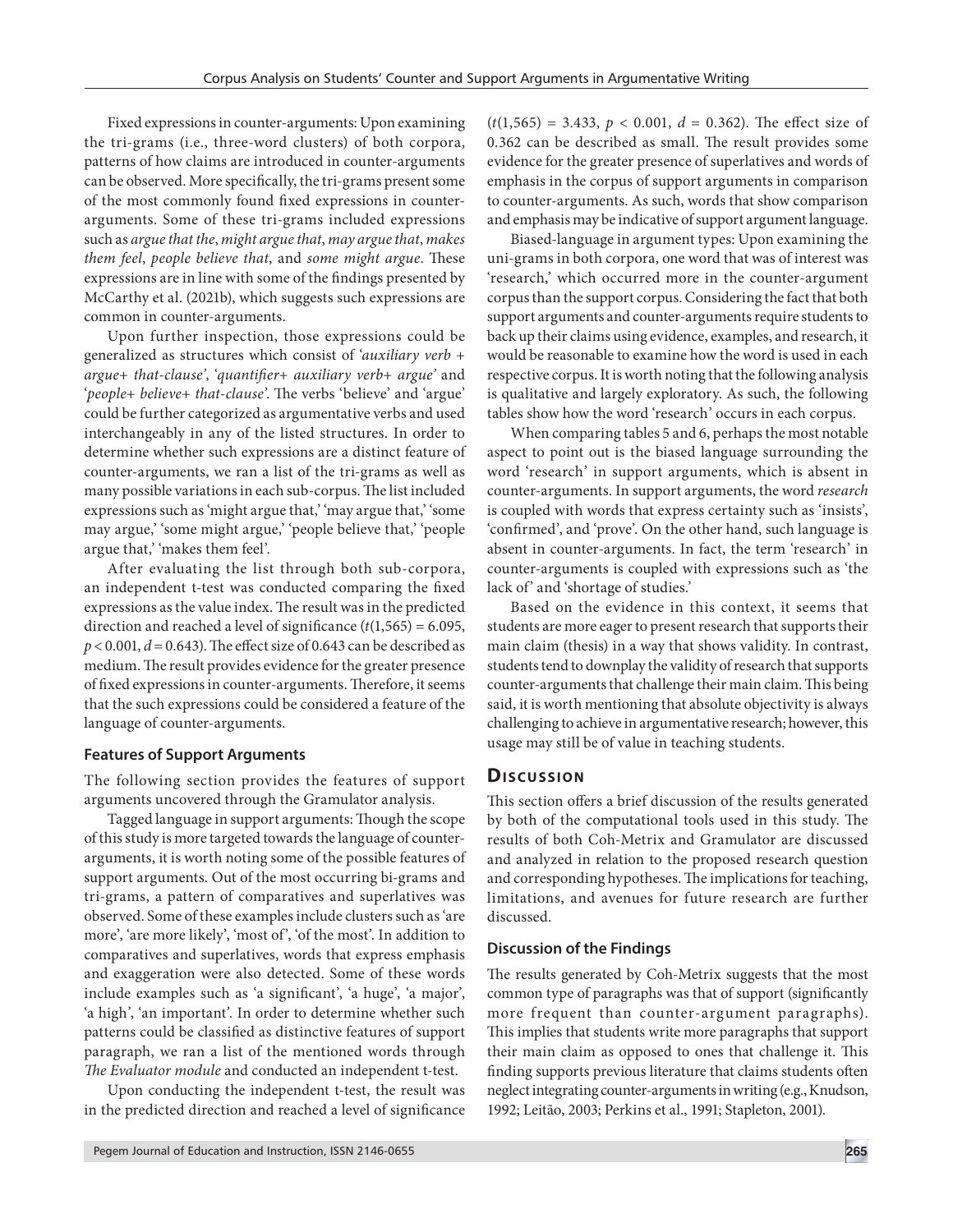The main research question for this study investigated whether counter-arguments and support differed in terms of linguistic features. The ANOVA results of the Coh-Metrix data suggest that counter-arguments and support paragraphs are constructed with minimal difference in terms of readability and writing quality. However, the paragraph types differed in terms of Deep Cohesion, which implies a possible feature of causality. Upon investigating this feature through Gramulator, the results suggest that causal language may be a feature of counter-arguments and thus can be considered a tagged feature of counter-arguments.

Furthermore, the results generated through Gramulator highlighted a pattern of fixed expressions commonly found in counter-arguments. The fixed expressions reflected how students signal the counter-arguments they introduce. Students use expressions such as 'some may argue' and 'people believe that', thereby giving a signal to the reader of the shift in position. This finding supports the suggestions proposed by McCarthy et al. (2021b) as well as the recommendations made by university writing center websites.

Although the target features of this study focused on counter-arguments, features of support arguments were also identified through the analyses. Support arguments feature tagged language that is apparent through the use of superlatives as well as words of emphasis. The results generated by Gramulator suggest that such features are more present in the support argument corpus than they were in the counterargument corpus. The combination of both features suggests that students use such strategies to present their arguments in a favorable way in an attempt to persuade their audience.

As for the proposed hypotheses, it seems the results of this study support the second of the contrasting hypothesis, which suggests that counter-arguments are not more difficult to construct than supporting paragraphs. As the results show, students do write counter-arguments and they are not linguistically very different from support paragraphs. However, students seem to construct counter-arguments in an attempt to downplay the validity of the opposing side. This issue could be addressed by teaching students to avoid using a straw man approach, in which the opposing argument is disproven without being properly addressed; and instead, students would be encouraged to utilize a steel man approach, in which the opposing argument is strengthened and developed with great care before attempting to refute it.

#### **Implications for Teaching**

The features uncovered within this study may be of use to instructors specifically teaching argumentative writing in their classrooms. First, teachers need to consider the notion that students tend to either 1) neglect writing counter-arguments or 2) write more support paragraphs than they do counterarguments. Neglecting counter-arguments could compromise persuasion and while writing more support paragraphs may not compromise the quality of the entire essay, it could lead to combative argumentation. Hence, following the advice of Nussbaum and Schraw (2007) in promoting balanced argumentation, it may be worth introducing counter-argument integration strategies to students.

Second, using fixed expressions when signaling counterarguments is important as it alerts the reader to the shift in viewpoints. Using such expressions is also recommended by various writing centers from top level universities. Table 7 is a compiled list of some of the fixed expressions that may be helpful in signaling counter-arguments. It is worth noting that the main verb (argue) could be substituted for different types of verbs (*believe*, *suggest*, *propose*, etc.).

Finally, as the features of support arguments revealed, some of the language that students use when writing support arguments contains words that express emphasis and to some extent, express exaggeration. On the other hand, students seemed to construct counter-arguments in a negative way as an attempt to downplay their opponent's position and further strengthen their main argument. As a recommendation, students should be taught to employ a steel man approach to properly persuade their audience. Using this approach, writers would construct a strong, well-supported argument in an attempt to acknowledge the position of their critics. Only after doing so, will the writers be able to properly address the counter-arguments of their opponents using appropriate strategies such as those suggested by Nussbaum and Schraw (2007).

# **CONCLUSION**

The results of this study provide insight on the common student practices in argumentative writing. It is apparent that students tend to either neglect writing counter-arguments or write significantly fewer counter-arguments in comparison to support arguments. The analyses performed using the two computational linguistic tools highlighted that support and counter-arguments may be more similar than they are different. The differences that were identified appear to be largely in the form of tagged language. We conclude that instructors may benefit from informing students as to specific expressions used in counter-arguments and support paragraphs, and that instructors emphasize the importance of including counter-arguments in argumentative writing.

# **SUGGESTION**

Although relatively few Coh-Metrix variables showed differences, future research should consider constructing a statistical model. Such a model could be constructed through procedures such as discriminant analysis and/or logistic regression. In addition, all Coh-Metrix variables should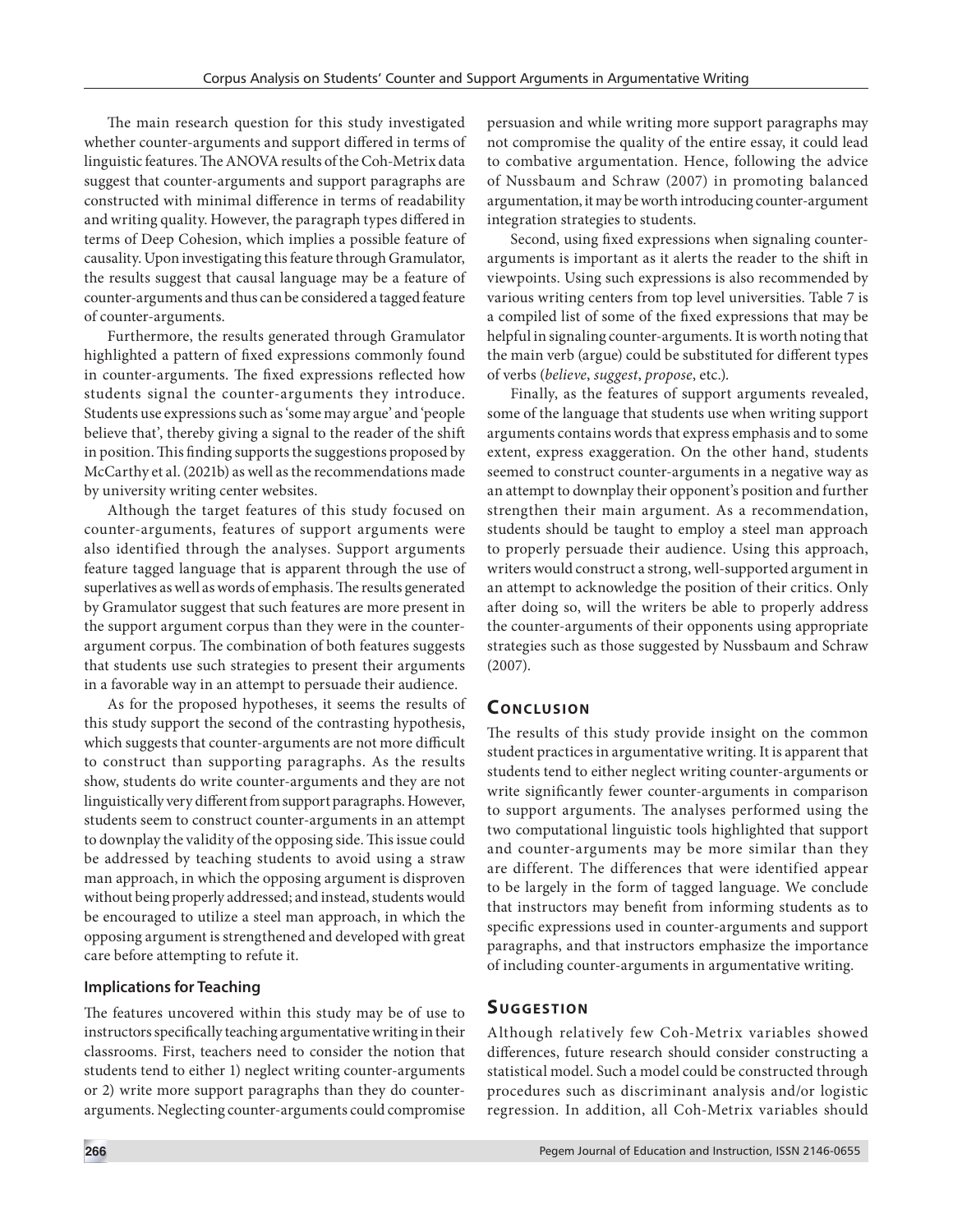be included in such an assessment. Furthermore, although Coh-Metrix assessed the paragraph types in terms of word frequency, these frequencies were based on a generalized list covering numerous genres. Future research should therefore consider frequency in terms of the language deployed in the current corpus. As such, a study of the distribution of the language deployed across counter-arguments and support arguments may reveal differing levels of diversity relative to the actual language used to construct these paragraph types.

Future research could also further investigate the effectiveness of the fixed expressions presented in Table 7 (above). For example, participants would have to rate on a Likert scale which expressions they consider to be most effective in signaling a counter-arguments. Doing so would provide further validation to the findings of this study.

One final avenue of interest concerns automated writing evaluation (AWE) systems. One such tool, Auto-Peer (McCarthy et al., 2021a) currently attempts to inform student writers as to possible writing issues in argumentative papers. These issues include cohesion, paragraph structure, as well as a variety of word choices. The research presented here could facilitate future Auto-Peer development by better assessing the degree to which counter-arguments have been represented in the paper. Keywords would be one such approach for this identification; however, the findings reported here that counter-arguments and support paragraphs differ from other types of paragraph is itself useful. That is, an algorithm that can at least detect paragraphs that are neither countering nor supporting may assist student-writers in better identifying and/or constructing their papers.

#### **Limitation**

This study has a number of limitations that could affect the interpretation of the results. First and foremost, the categorization of the paragraphs in terms of their function were conducted by one of the researchers of this study. Although the criteria for categorizing the paragraphs were carried out following McCarthy and Ahmed (2021), there may still be a margin of error. Additionally, the papers collected from for the corpus of this study comprised mostly students who speak English as a second or other language. Results may vary if the study was replicated with a corpus comprising speakers of English as a first language.

In addition, some people may deem refutations and rebuttals an essential part of counter-argumentation, but such expostulations were separated from counter-arguments for the purposes of this study. This was carried out following the recommendations provided in McCarthy and Ahmed (2021). Future research could look into possible patterns when expostulations are taken into consideration.

## **REFERENCES**

- Abdollazadeh, E., Farsani, M.A., & Beikmohammadi, M. (2017). *Argumentation, 31*(4), 641–661.
- Al Habsi, H.S. (2014). *Tracing development in college students' writing in Oman: A contrastive corpus analysis*. [Unpublished dissertation]. The University of Memphis, USA.
- Allagui, B. (2019). Investigating the quality of argument structure in first-year university writing. In S. Hidri (Ed.), *English language teaching research in the Middle East and North Africa: Multiple perspectives* (pp 173-196). London: Palgrave Macmillan
- Banerjee, S. & Pedersen, T. (2003). The design, implementation, and use of the Ngram Statistics Package. *Computational Linguistics and Intelligent Text Processing*. 370-381.
- Benetos, K. & Bétrancourt, M. (2020). Digital authoring support for argumentative writing: What does it change? *Journal of Writing Research, 12*(1), 263-290.
- Booker, L.M. (2012). *When worldviews collide: What linguistic style matching and distal language reveal about deception in political discourse*. [Unpublished dissertation]. The University of Memphis, USA.
- Coirier, P., Andriessen, J., & Chanquoy, L. (1999). From planning to translating: The specificity of argumentative writing. In G. Rijlaarsdam, E. Esperet, J. Andriessen & P. Coirier (Eds.), *Foundations of argumentative text processing*, (pp. 1-28). Netherlands: Amsterdam University Press.
- Crammond, J. G. (1998). The uses and complexity of argument structures in expert and student persuasive writing. *Written Communication, 15*(2), 230-268.
- Crossley, S. A., Greenfield, J., & McNamara, D. S. (2008). Assessing text readability using cognitively based indices. *TESOL Quarterly, 42*(3), 475–493.
- Crossley, S. A., Louwerse, M. M., McCarthy, P. M., & McNamara, D. S. (2007). A Linguistic Analysis of Simplified and Authentic Texts. *The Modern Language Journal, 91*(1), 15–30.
- Crossley, S. A., Salsbury, T., & McNamara, D. S. (2009). Measuring L2 lexical growth using hypernymic relationships. *Language Learning, 59*, 307-334.
- Darling-Hammond, L., Flook, L., Cook-Harvey, C., Barron, B. & Osher, D. (2020). Implications for educational practice of the science of learning and development. *Applied Developmental Science, 24*(2), 97-140.
- Duran, N. D., McCarthy, P. M, Graesser, A. C., & McNamara, D. S., (2006). Using Coh-Metrix temporal indices to predict psychological measures of time. In R. Sun & N. Miyake (Eds.), *Proceedings of the 28th Annual Conference of the Cognitive Science Society* (pp. 190-195). Texas: Cognitive Science Society.
- Ferretti, R. P., MacArthur, C. A., & Dowdy, N. S. (2000). The effects of an elaborated goal on the persuasive writing of students with learning disabilities and their normally achieving peers. *Journal of Educational Psychology, 92*(4), 694–702.
- Friedersdorf, C. (2017, June 26). *The Best Way to Disagree Is to Take on Your Political Opponents' Strongest Arguments*. The Atlantic. Retrieved from https://www.theatlantic.com/politics/ archive/2017/06/the-highest-form-of-disagreement/531597/
- George Mason University. All about counterarguments. Retrieved from https://writingcenter.gmu.edu/guides/all-aboutcounterarguments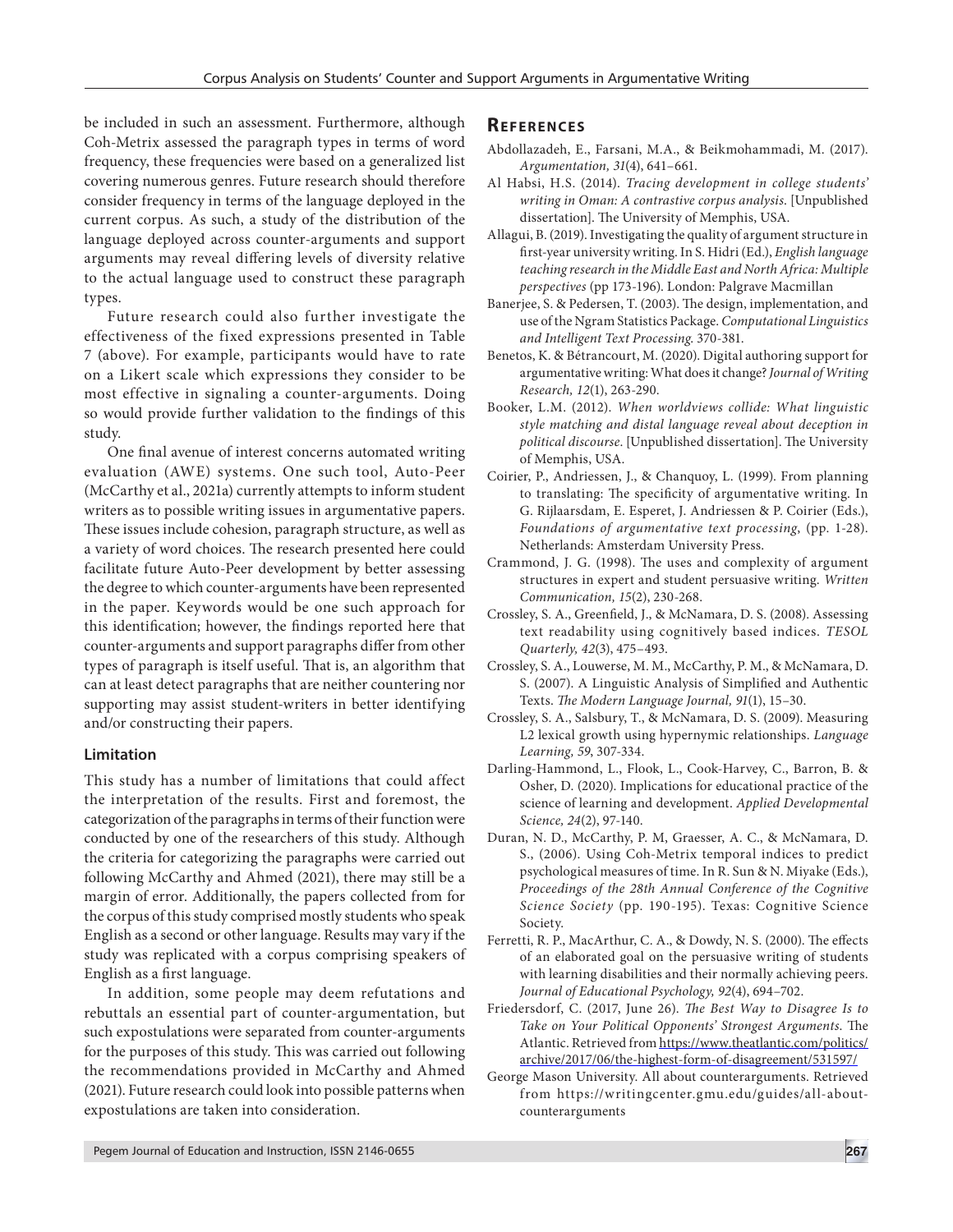- Haertl, B., & McCarthy, P.M. (2011). Differential linguistic features in U.S. immigration newspaper articles: A contrastive corpus analysis using the Gramulator. In C. Murray & P. M. McCarthy (Eds.), *Proceedings of the 24rd International Florida Artificial Intelligence Research Society Conference*. (pp. 349-350). Menlo Park, CA: The AAAI Press.
- Harvard University. Strategies for essay writing: Counterarguments. Retrieved from https://writingcenter.fas.harvard.edu/pages/ counter-argument
- Hass, R. G., & Linder, D. E. (1972). Counterargument availability and the effects of message structure on persuasion. *Journal of Personality and Social Psychology, 23*(2), 219–233.
- Hirose, K. (2003). Comparing L1 and L2 organizational patterns in the argumentative writing of Japanese EFL students. *Journal of Second Language Writing, 12*(2)*,* 181–209.
- Johnson, R. H. (2002). *Manifest rationality: A pragmatic theory of argument*. New Jersey: Lawrence Erlbaum.
- Kamimura, T. (1996). Composing in Japanese as a first language and English as a foreign language: A study of narrative writing. *RELC Journal, 27*(1), 47–69.
- Kim, J., & Lim, K., (2019). A comparative analysis of Koreans' English writings and Google translations using Coh-Metrix 3.0. *Korean Journal of English Language and Linguistics, 19*(3), 452–474.
- Knudson, R. E. (1992). The development of written argumentation: An analysis and comparison of argumentative writing. *Child Study Journal, 22*(3), 167–84.
- Kuhn, D. (1991). *The skills of argument*. Cambridge: Cambridge University Press.
- Kuhn, D. (2005). *Education for thinking*. Massachusetts: Harvard University Press.
- Lam, Y. W., Hew, K. F., & Chiu, K. F. (2018). Improving argumentative writing: Effects of a blended learning approach and gamification. *Language learning & technology, 22*(1), 97-118.
- Leitão, S. (2003). Evaluating and selecting counterarguments: Studies of children's rhetorical awareness. *Written Communication, 20*, 269-306.
- Leitão, S., Leita, S., & Leitão, S. (2000). The potential of argument in knowledge building. *Human Development, 43*(6), 332–360.
- Lewandowsky, S., Ecker, U. K. H., Seifert, C. M., Schwarz, N., & Cook, J. (2012). Misinformation and Its Correction. *Psychological Science in the Public Interest, 13*(3), 106–131.
- Louwerse, M.M., McCarthy, P.M., McNamara, D. S. & Graesser, A.C. (2004).Variation in language and cohesion across written and spoken registers. In K. Forbus, D. Gentner & T. Regier (Eds.), *Proceedings of the 26th annual conference of the Cognitive Science Society* (pp. 843-848). Texas: Cognitive Science Society.
- McCann, T.M. (1989). Student argumentative writing knowledge and ability at three grade levels. *Research in the Teaching of English, 23*(1), 62-76.
- McCarthy, P.M., & Ahmed, K. (2021). *Writing the research paper: Multicultural perspectives for writing in English as a Second Language*. London: Bloomsbury.
- McCarthy, P.M., Al-Harthy, A., Buck, R.H., Ahmed, K., Duran, N.D., Thomas, A.M., Kaddoura, N.W., & Graesser, A.C. (2021a). Introducing Auto-Peer: A computational tool designed to provide automated feedback. *Asian ESP Journal. 17*, 9-43.
- McCarthy, P.M., Duran, N. D., & Booker, L.M. (2012). The Devil's in the details: New directions in deception analysis. Invited paper in P.M. McCarthy and G.M. Youngblood (Eds.), *Proceedings of*

*the 25th International Florida Artificial Intelligence Research Society Conference* (pp. 188-195). Menlo Park, CA: The AAAI Press.

- McCarthy, P.M., Hall, C., Duran N.D., Doiuchi, M., Duncan, B., Fujiwara, Y., & McNamara, D.S., (2009). A computational analysis of journal abstracts written by Japanese, American, and British scientists. *The ESPecialist., 30*, 141-173.
- McCarthy, P.M., Kaddoura, N.W., Buck, R.H., Thomas, A.M., Ahmed, K., Al-Harthy, A., & Duran, N.D. (2021b). Metadiscourse and counterargument integration in student argumentative papers. *English Language Journal, 14*(6), 96-113.
- McCarthy, P. M., Lehenbauer, B. M., Hall, C., Duran, N. D., Fujiwara, Y., & McNamara, D. S. (2007). A Coh-Metrix analysis of discourse variation in the texts of Japanese, American, and British scientists. *Foreign Languages for Specific Purposes, 6*, 46-77.
- McCarthy, P.M., Lewis, G.A., Dufty, D.F., & McNamara, D.S. (2006). Analyzing writing styles with Coh-Metrix. *Proceedings of the Florida Artificial Intelligence Research Society International Conference* (pp. 764-769), Menlo Park, CA: AAAI Press.
- McCarthy, P. M., Watanabe, S., & Lamkin, T. A. (2012). The Gramulator: A tool to identify differential linguistic features of correlative text types. In P.M. McCarthy, C. Boonthum-Denecke (Eds.), *Applied Natural Language Processing: Identification, investigation, and resolution* (pp. 312–333). Pennsylvania: IGI Global Publications
- McNamara, D. S., Crossley, S. A., & McCarthy, P. M. (2009). Linguistic features of writing quality. *Written Communication, 27*(1), 57–86.
- McNamara, D. S., Graesser, A. C., McCarthy, P. M., & Cai, Z. (2014). *Automated evaluation of text and discourse with Coh-Metrix*. Cambridge: Cambridge University Press.
- McNamara, D. S., Louwerse, M. M., McCarthy, P. M., & Graesser, A. C. (2010). Coh-Metrix: Capturing linguistic features of cohesion. *Discourse Processes, 47*(4), 292–330.
- McNamara, D. S., Ozuru, Y., Graesser, A. C., & Louwerse, M. (2006). Validating Coh-Metrix. In R. Sun, & N. Miyake (Eds.), *Proceedings of the 28th Annual Conference of the Cognitive Science Society* (pp. 573-578). Texas: Cognitive Science Society.
- Min, H. & McCarthy, P. M. (2013). Contrastive corpus analysis on the writing of American and Korean scientists using Gramulator. *Linguistic Research, 49*, 681-702.
- National Center for Education Statistics. (2012). *The nation's report card: Writing 2011* (*NCES 2012- 470*). Institute for Education Sciences, U.S: Department of Education, Washington, D.C.
- Nussbaum, E. M. (2008). Using argumentation vee diagrams (AVDs) for promoting argument-counterargument integration in reflective writing. *Journal of Educational Psychology, 100*(3), 549–565.
- Nussbaum, E. M., & Schraw, G. (2007). Promoting argumentcounterargument integration in students' writing. *Journal of Experimental Education, 76*(1), 59–92.
- Nussbaum, E., & Kardash, C. (2005). The effects of goal instructions and text on the generation of counterarguments during writing. *Journal of Educational Psychology, 97*(2), 157-169.
- O'Keefe, D. J. (1999). How to handle opposing arguments in persuasive messages: A meta-analytic review of the effects of one-sided and two-sided messages. *Communication Yearbook, 22*(1), 209-249.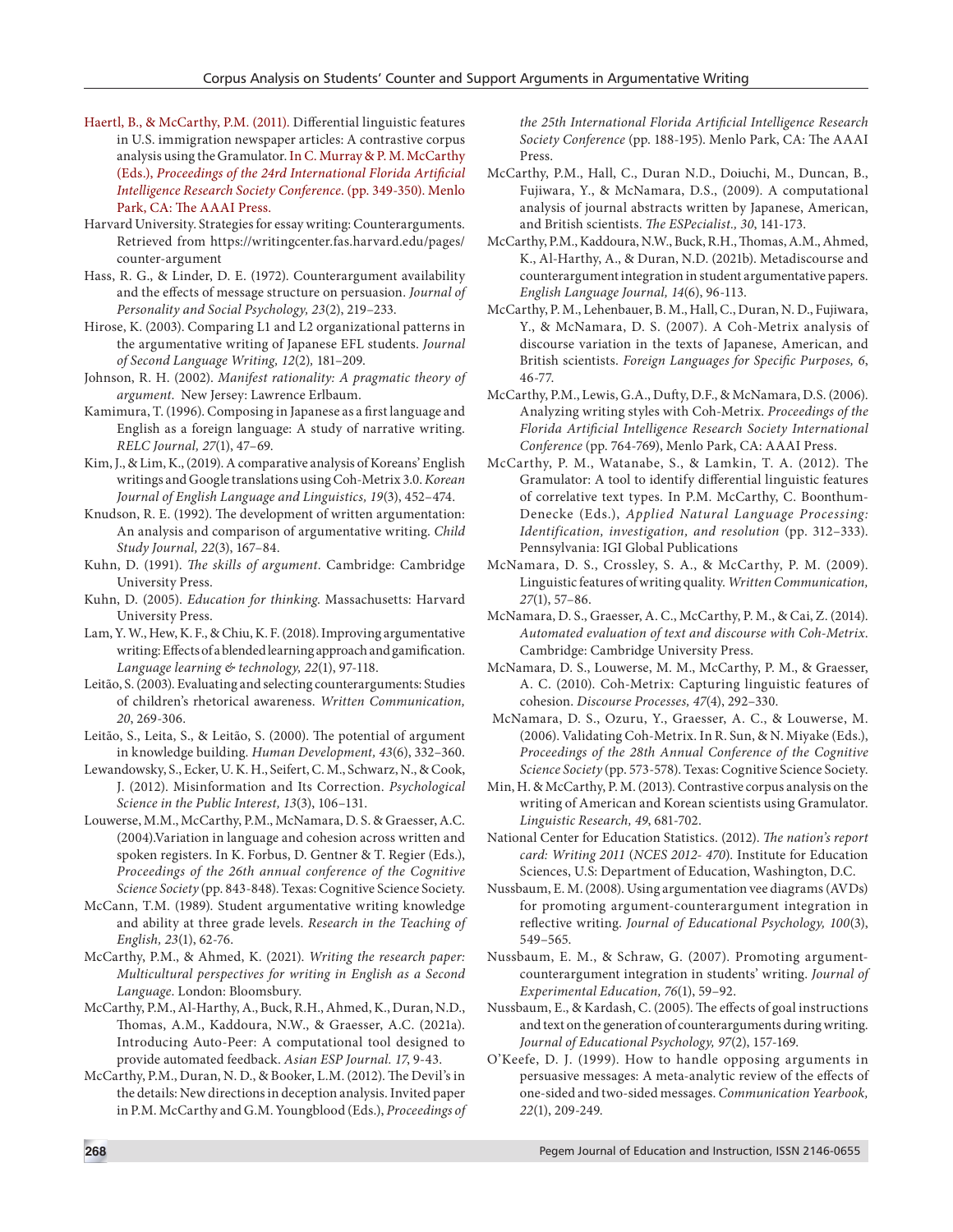- Perkins, D. N. (1985). Postprimary education has little impact on informal reasoning. *Journal of Educational Psychology, 77*, 562-571.
- Perkins, D. N., Farady, M., & Bushey, B. (1991). Everyday reasoning and the roots of intelligence. In J. F. Voss, D. N. Perkins, & J. W. Segal (Eds.), *Informal reasoning and education* (pp. 83-106). Ney Jersey: Lawrence Erlbaum.
- Pollock, J. L. (1987). Defeasible reasoning. *Cognitive Science, 11*, 481-518.
- Qin, J. (2009). *The analysis of Toulmin elements and use of sources in Chinese university EFL argumentative writing* (Published doctoral dissertation). Northern Arizona University, Flagstaff, AZ.
- Qin, J. (2016). Applying the Toulmin model in teaching L2 argumentative writing. *The Journal of Language Teaching and Learning, 3*(2)*,* 21–29.
- Qin, J., & Karabacak, E. (2010). The analysis of Toulmin elements in Chinese EFL university argumentative writing. *System, 38*(3), 444-456.
- Rothery, J. (1996). Making changes: developing an educational linguistics. In R. Hasan, & G. Williams (Eds.), *Literacy in society* (pp. 86-123). Boston: Addison Wesley.
- Rottenberg, A. T. (1988). *Elements of argument*. Ney York: St. Martin's Press.
- Rufenacht, R. M., McCarthy, P. M., & Lamkin, T. A. (2011). Fairy tales and ESL texts: An analysis of linguistic features using the Gramulator. In C. Boonthum-Denecke, P.M. McCarthy, & T.A. Lamkin (Eds.), *Cross-disciplinary advances in Applied Natural Language Processing*, (pp. 273–283). Pennsylvania: Information Science Reference
- Rusfandi. (2015). Argument-counterargument structure in Indonesian EFL learners' English argumentative essays: A dialogic concept of writing. *RELC Journal, 46*(2), 181-197.
- Ryu, J., & Jeon, M. (2020). An analysis of text difficulty across grades in Korean middle school English textbooks using Coh-Metrix. *The Journal of AsiaTEFL, 17*(3), 921–936.
- Schleppegrell, M. J. (2004). *The language of schooling: A functional linguistics perspective*. New Jersey: Lawrence Erlbaum.
- Shehab, H., & Nussbaum, E. (2015). Cognitive load of critical thinking strategies. *Learning and Instruction, 35*, 51-61.
- Simon, D., & Holyoak, K. J. (2002). Structural dynamics of cognition: From consistency theories to constraint satisfaction. *Personality and Social Psychology, 6*, 283-294.
- Stanovich, K. E., & West, R. F. (2008). On the failure of cognitive ability to predict myside and one-sided thinking biases. *Thinking and Reasoning, 14*(2), 129-167.
- Stapleton, P. (2001). Assessing critical thinking in the writing of Japanese university students. *Written Communication, 18*(4), 506–548.
- Sweller, J., Ayres, P., & Kalyuga, S. (2011). *Cognitive load theory*. New York: Springer Publishing.
- Talisse, R., & Aikin, S. F. (2006). Two forms of the straw man. *Argumentation, 20*(3), 345–352.
- Terwilleger B., & McCarthy, P.M. (2011). Bias in hard news articles from Fox News and MSNBC: An empirical assessment using the Gramulator. In C. Murray & P. M. McCarthy (Eds.), *Proceedings of the 24rd International Florida Artificial Intelligence Research Society Conference*. (pp. 361-362). Menlo Park, CA: The AAAI Press.
- Thapa, D.K., Visentin, D.C., Hunt, G.E., Watson, R., & Cleary, M. (2020). Being honest with causal language in writing for publication. *Journal of Advanced Nursing, 76*(6), 1285-1288.
- The University of Arizona. Writing a counterargument paragraph. Retrieved from https://writingcenter.uagc.edu/counterargument
- The University of North Carolina. Argument. Retrieved from https:// writingcenter.unc.edu/tips-and-tools/argument/
- Thomas, A.M. (2021). *Rethinking the bottom bun: Assessing topic closers* [Unpublished master's thesis]. American University of Sharjah
- Toplak, M., & Stanovich, K. (2003). Associations between myside bias on an informal reasoning task and amount of post-secondary education. *Applied Cognitive Psychology, 17*(7), 851-860.
- Toulmin, S. (1958). *The uses of argument*. Cambridge: Cambridge University Press.
- Toulmin, S., Rieke, R., & Janik, A. (1979). *An introduction to reasoning*. New York: Macmillan.
- University of Nevada, Reno. *Counterarguments*. Retrieved from https://www.unr.edu/writing-speaking-center/studentresources/writing-speaking-resources/counterarguments
- Wen, X., McCarthy, P.M., & Strain, A.C. (2013). A Gramulator analysis of gendered language in cable news reportage. *Proceedings of the Twenty-Sixth International Florida Artificial Intelligence Research Society Conference*. Menlo Park, California: Association for the Advancement of Artificial Intelligence.
- Wolfe, C. R., & Britt, M. A. (2008). The locus of the myside bias in written argumentation. *Thinking & Reasoning, 14*, 1-27.
- Wolfe, C. R., Widmer, C. L., Torrese, C. V., & Dandignac, M. (2018). A method for automatically analyzing intelligent tutoring system dialogues with Coh-Metrix. *Journal of Learning Analytics, 5*(3), 222–234.
- Wolfersberger, M. (2003). L1 to L2 writing process and strategy transfer: A look at lower proficiency writers. *Teaching English as a Second Language-Electronic Journal, 7*(2), 1–13.
- Yeh, S. (1998). Empowering education: Teaching argumentative writing to cultural minority middle school students. *Research in the Teaching of English, 33*(1), 49-83.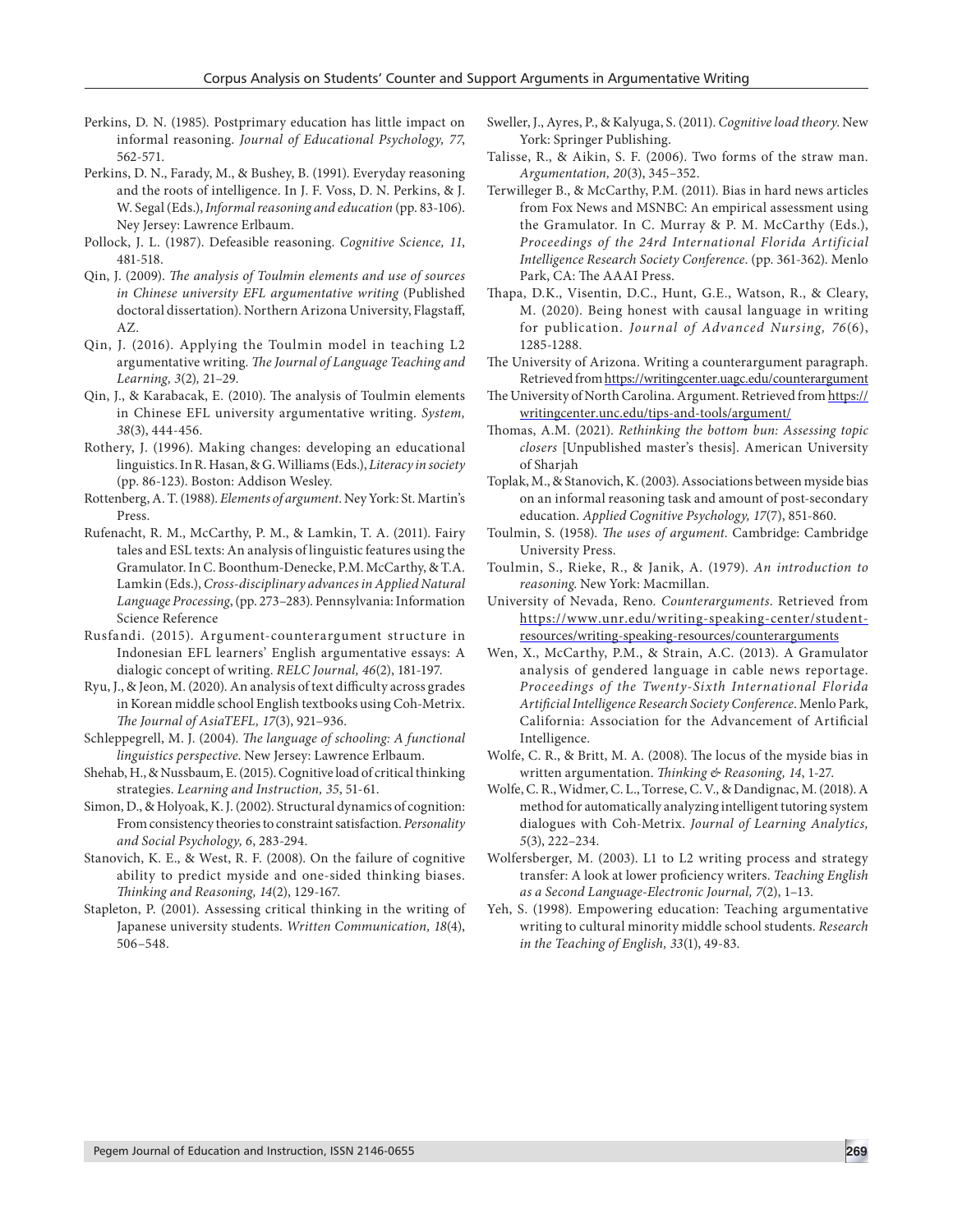# **Ap p e n dix**

# **Paragraph Type Example: Support Paragraph**

Firstly, up to date technologies can be used to detect bombs used for blast fishing. Blast fishing, which is commonly used in Asia, is destructive to the environment since dynamites are used. These dynamites explode underwater and cause extensive damage to the surrounding area. To alleviate fish bombing, new and up to date technology can be used. This shows that with the use of technology, bombs that are used to catch fish can be easily monitored and tracked. This alleviates the issue of blast fishing, thus maintaining a safer environment.

# **Paragraph Type Example: Counter-Argument Paragraph**

Some might argue that social media can be good for mental health in different ways, such as decreasing depression and improving self-esteem. Similarly, as Edwards (2018) argues, social media has been known to decrease depression and improve self-esteem. This happens when people chat with each other, which makes them feel like they are a part of a group. Many people now believe that social media shows different aspects of life and you can learn a lot of new things and know many more people on social media which provides comfort and joy. Social media can also offer emotional support during hard times by chatting with others, or maybe by seeing some other people that are like them so they will feel that not everyone is having a perfect life. Research has also suggested that the use of social media has increased collaboration and tolerance, access to social support networks, and health communication (Guinta & John, 2018).

# **Paragraph Type Example: Expostulation Paragraph**

Despite the mentioned challenges, the concept of advancing the manufacturing firms into smart factories are worth the effort of overcoming those challenges. The aim of having sustainable and productive production lines help the rise of more sustainable communities that the world needs because of its current environmental crises. Furthermore, to have more efficient production lines, technologies such as IoT and CPSs that Industry 4.0 uses, have some issues that in the long run should be addressed. Further experience with the technology when applied solves these minor issues.

# **Paragraph Type Example: Counter-Argument With Expostulation Paragraph**

Even though incineration is an adequate waste management practice, there are many problems with the use of this practice. A problem with the waste incineration practice is the release of many different types of harmful gases. Some of these gases are greenhouse gases such as carbon dioxide, which trap heat in the Earth's atmosphere and therefore enhance the effect of global warming. While incinerators do emit a considerable amount of greenhouse gases, they are still less than the greenhouse gases emitted from landfills. According to estimates by the Environmental Protection Agency, the damage costs related to greenhouse gas emissions of landfills is more than \$25 per ton, while it is only about \$12 of damage costs per ton of waste related to incineration (Papa, 2016, p. 213).

# **Paragraph Type Example: Background Paragraph**

At the start of the 20th century, American innovators returned to electric vehicles. William Morrison came up with the first electric car that was considered the first practical electric vehicle though it still did not have a range. Hybrids were as well invented during this period to solve several issues with electric cars (Dijk & Yarime, 2010). Presently, electric cars are more widespread than ever, as well as their solid ability to travel further distances on their batteries. The Tesla Roadster, for instance, which was released in 2008, was able to cover over 200 miles on one charge of a battery. It was followed by Mitsubishi i-MiEV. The development of these two electric cars marked the start of the modern electric cars period.

# **Paragraph Type Example: Other (Background to a Sub-Topic)**

Turkey – a growing economy applied for joining the European Union gathering but was faced with a series of regulations that were to be installed for consideration of their application. A significant component of the list of activities to be fulfilled by Turkey composed greening practices, especially at the state level that led to the publishing of the Climate Change Action Plan 2011 – 2023. In particular, this included aims of heat insulation renewable energy increase and reduction of energy usage were highlighted. Although there are no institutes for certifying the authenticity of green buildings in Turkey such as LEEDS or BREEAM, around 43 commercial buildings obtained certificates for sustainability from these organizations in 2003.